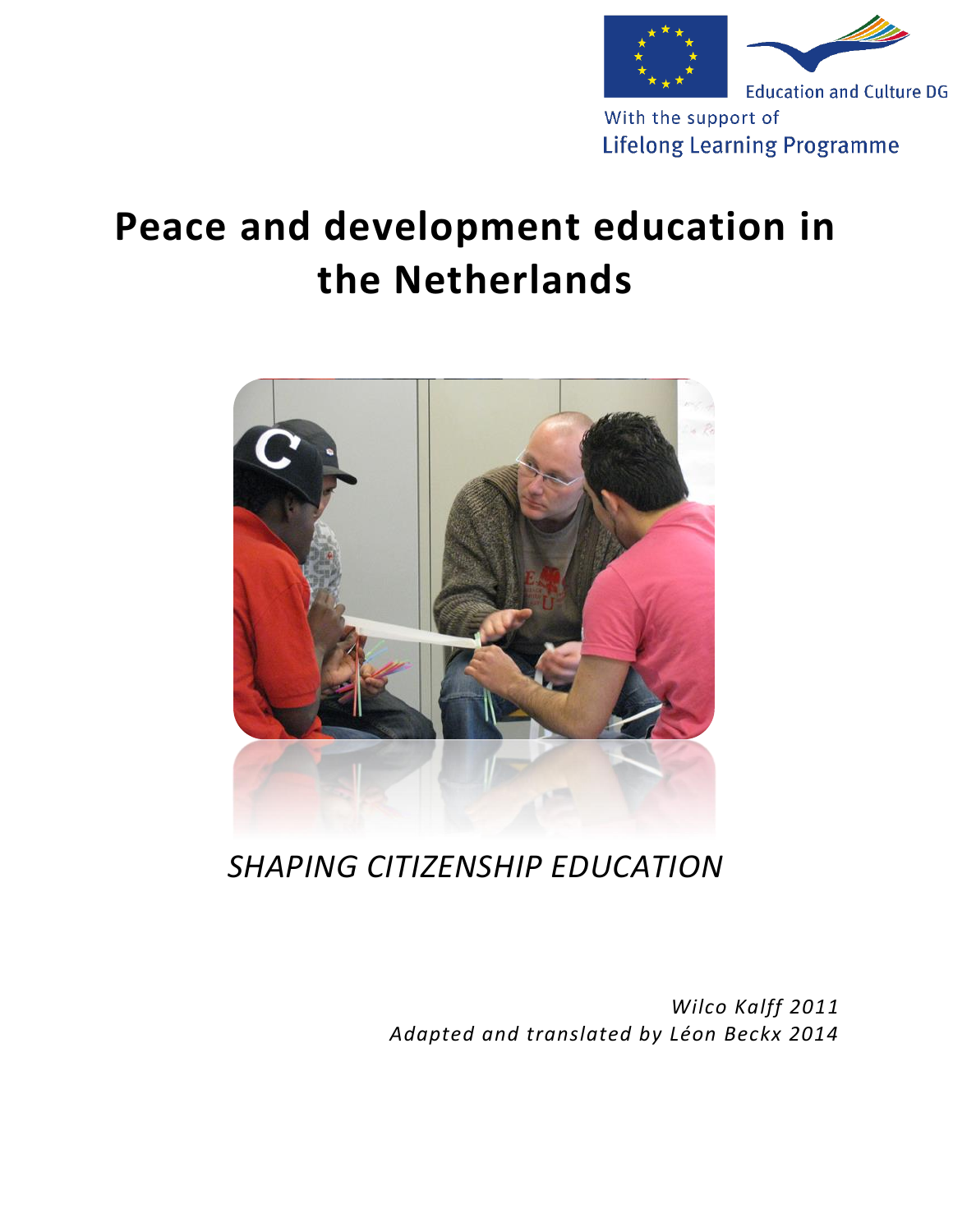### **DIVERSITY JOY** in A

## **Content**

### **Introduction**

### **A 'Pedagogical task'**

### **Views on citizenship education**

*'The color of the school' 'Colorful classroom' 'The competent citizen' The meaning of citizenship for education*

### **Practice: the implementation of citizenship education**

*What are the government's criteria for citizenship education? What are the views and activities of schools in relation to citizenship education? Examples of activities of schools in relation to citizenship education Civics Citizenship education between innovation and oppression Concluding Remarks*

### **References**

*Websites Interviews Other Resources*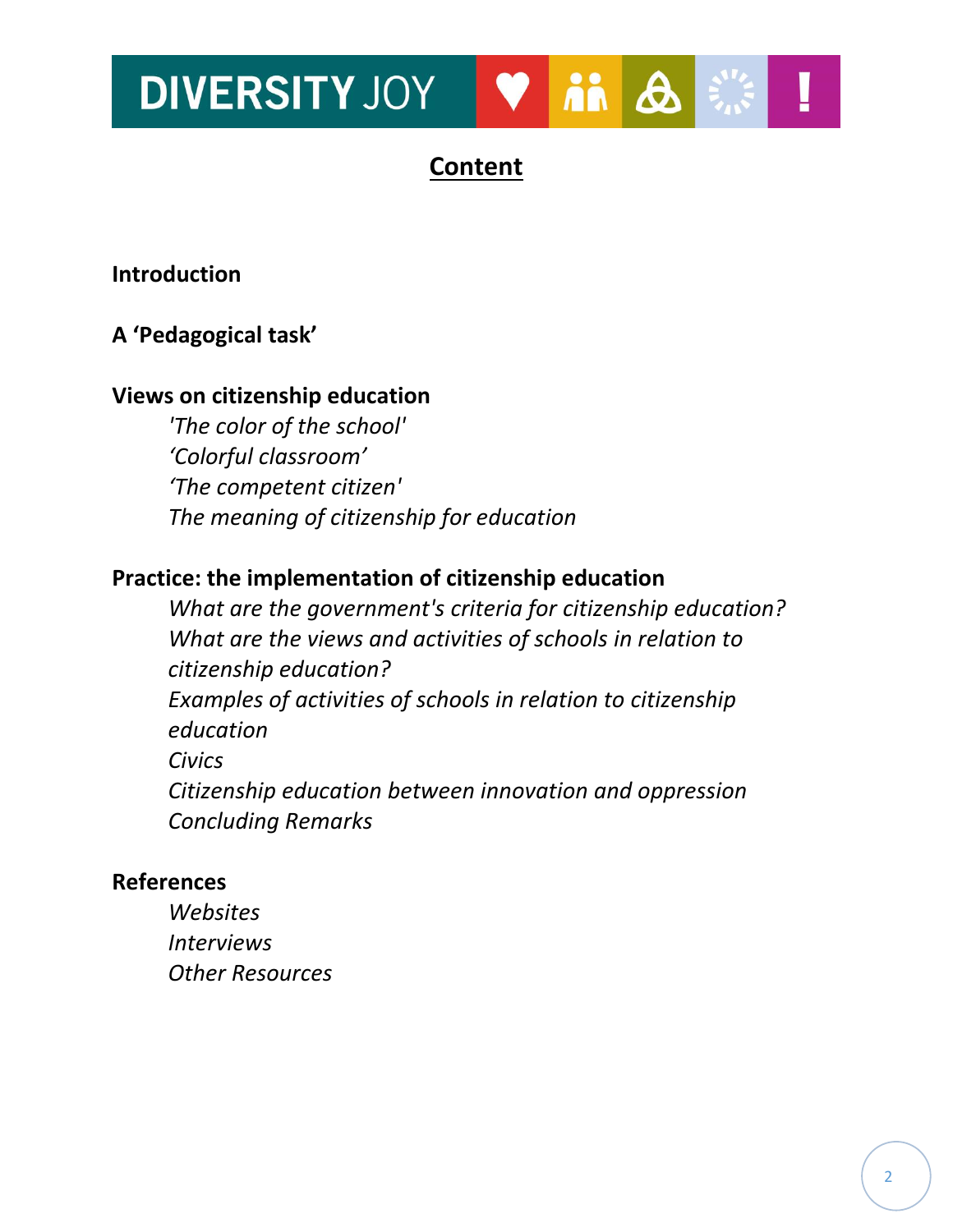## **DIVERSITY JOY**  $\ddot{\mathbf{n}}$   $\Delta$

## **Introduction**

Peace and development education consists of a wide and varied tapestry of practices made up of many individual threads that weave together. Instead of looking at all these separate practices we try to look at some common lines for best practices and methods available in the field of peace and development education. In the Netherlands peace and development education as a term and as a subject is not part of the regular school curriculum. Instead much of the content of peace education is reframed to citizenship education, which wants to prepare students for living in a diverse and pluralistic society. Although citizenship education is compulsory for schools, they have a lot of freedom as how they go about teaching citizenship to their students. As such, in this document will be exploring various viewpoints on citizenship education and how it is implemented in practice.

This document is an adaptation of a paper written by Kalff (2011) titled 'Starting with Citizenship: an exploration of citizenship education' and uses policy documents, scientific articles and interviews with schools, consultants and advisors to explore the developments in citizenship education.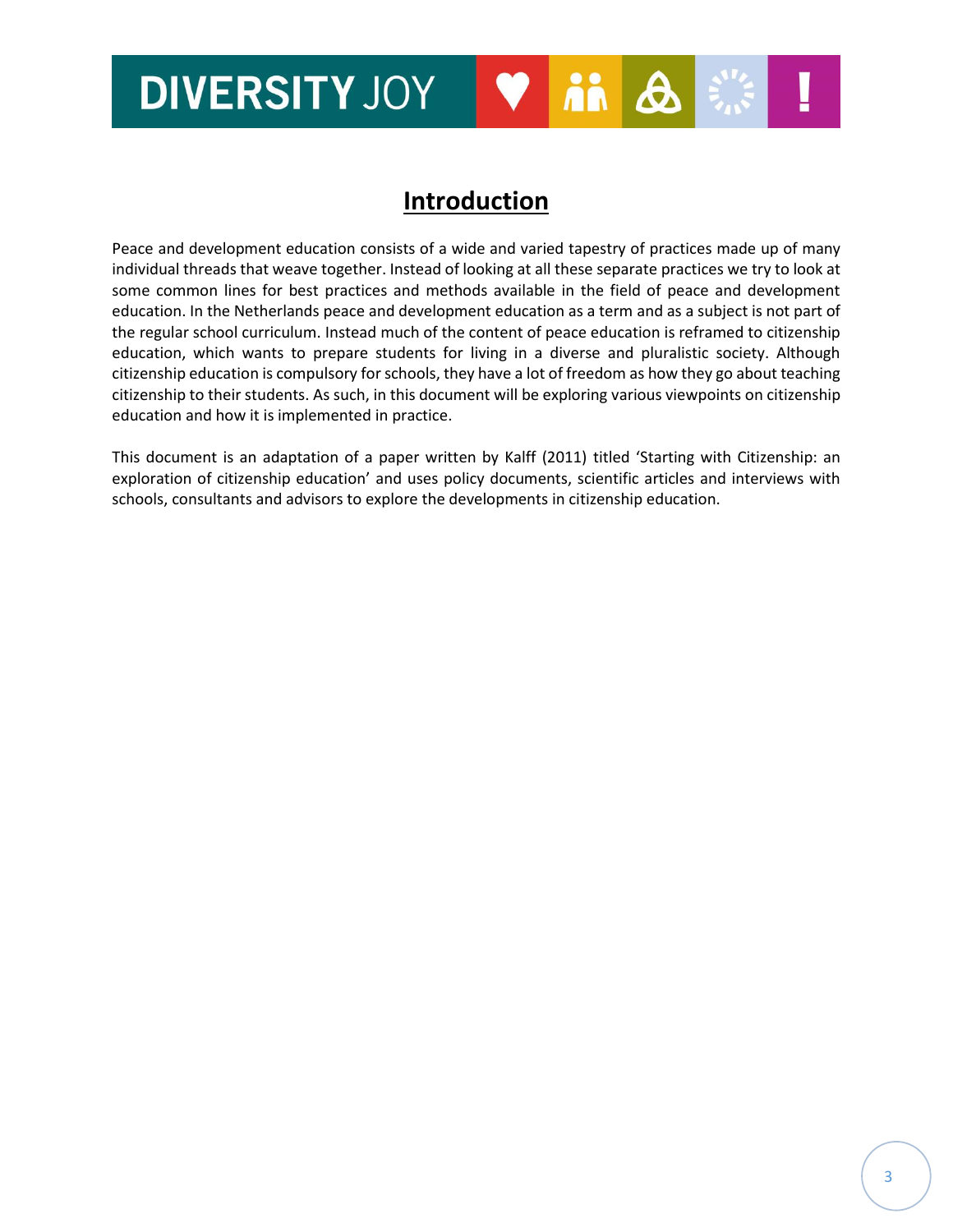## **A 'Pedagogical task'**

*"When a member of a well-regulated society shall comply to the obligations, which he as a man and as a citizen has to fulfill: so it is absolutely necessary that he, at first, understands the language of his country; secondly, that he knows how to convey histhoughts to othersthrough writing. Third, that he is experienced in arithmetic in so far that, if need be, he´s able to arrange his own affairs. Fourth, that he knows the duties, which he is indebted to the Supreme Being, himself and his fellow man. Fifth, that he is instructed in the constitutions, according to which the Society, in which he keeps hisresidence, is governed, to behave accordingly as a good citizen."*

*(from: General Notions of the National Education, 1796)*

This report focuses on citizenship and peace education. In 1796 this was addressed on the one hand as knowing " the duties, which he is indebted to the Supreme Being, himself and his fellow man", and on the other knowing "the constitutions, according to which the Society, in which he keeps his residence, is governed, to behave accordingly as a good citizen." Between 1796 and 2015 society not only changed, but also the idea of citizenship. Social changes in society also resulted in social changes within schools. Individualization, globalization, and migration have increased the social and cultural diversity within society and "put pressure on the social cohesion and mutual involvement of citizens" (Bronneman-Helmers 2008:173). These changes are also visible in schools (ibid; Peschar 2010: 19-20). At the same time schools are expected to respond to the consequences of these changes, like intolerance or segregation. These expectations have especially grown since the 90´s of the last century. These changes and expectations have led to an increased attention for the ´social function´ of education (OR 2008: 9-10). Socialization is not the only goal of education.

| Goal                                                  | <b>Function</b>                                                                                                                                  |  |
|-------------------------------------------------------|--------------------------------------------------------------------------------------------------------------------------------------------------|--|
| Contribute to personal development of students as     | Provide knowledge, skills and attitudes to manage and                                                                                            |  |
| part of their upbringing                              | develop oneself in society (qualification)                                                                                                       |  |
| Contribute to social and cultural development, partly | Provide more or less common values that assist                                                                                                   |  |
| as a preparation to future citizenship                | participation in society (socialization)                                                                                                         |  |
| Prepare for employment and entering the workforce     | Prepare for different positions in<br>society<br>– bv<br>distinguishing pupils from each other,<br>through<br>selection groups (differentiation) |  |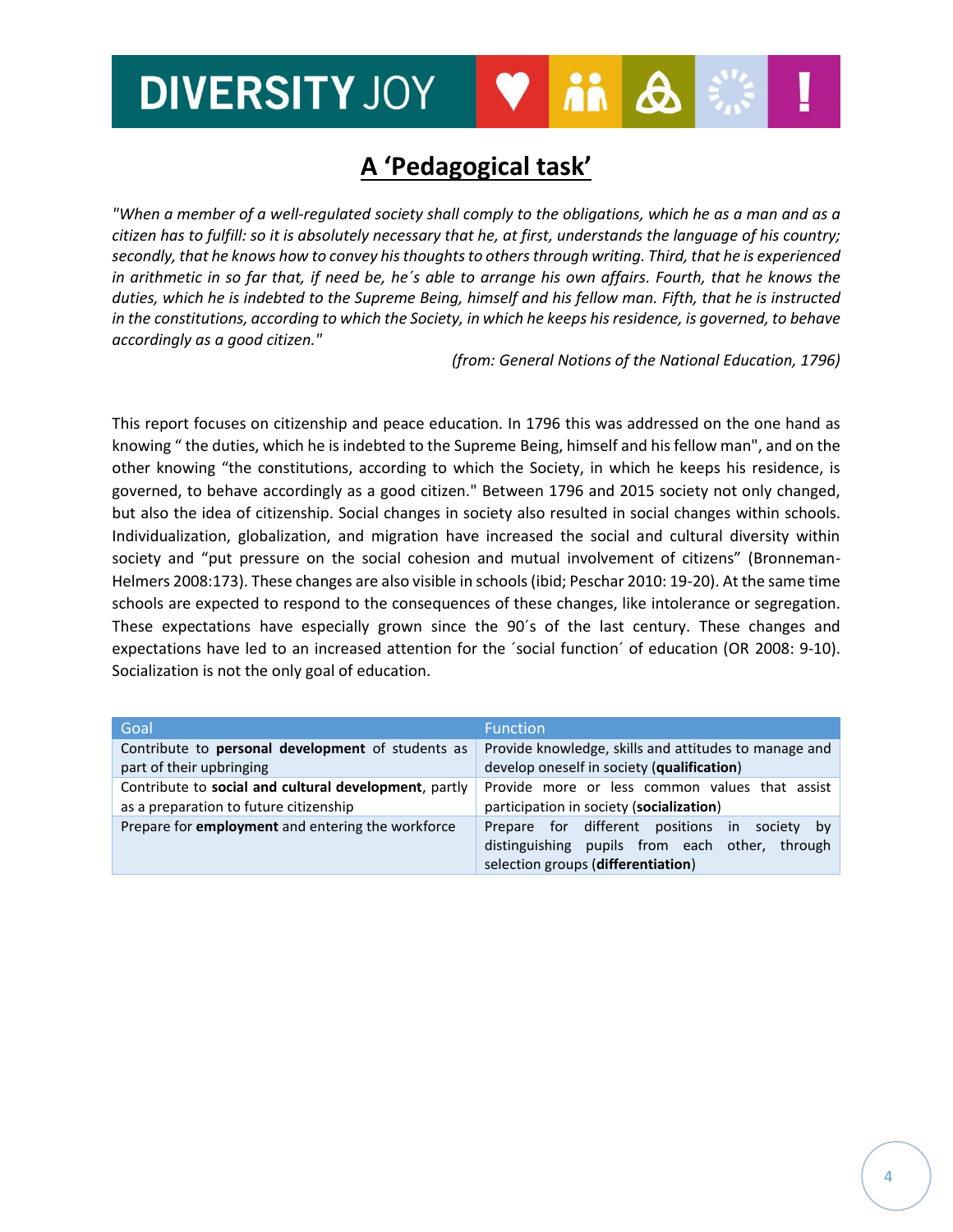The degree in which education has complied with the above goals and functions differs per school and period. The school differences can be explained by the constitutional freedom of education. The variety per period relates to the economic, cultural, political and thus social changes within the society. In the 1970's the focus was on personal and social-cultural development. In the 1980's the emphasis shifted to the preparation for employment. In the 1990´s there was a revaluing of the goals of the 1970´s, culminating in a 'pedagogical task' of education – a mission voiced by the minister of education (1992) and supported by the *Platform Pedagogische Opdracht van het Onderwijs* (Platform Pedagogical Task of Education) (1993-1995). This platform pointed to the social changes and problems, but made no compulsory statements about values within education. Therefore the reappraising of the educational socialization in the 1990's didn't lead to big policy changes on schools. Ten years later these policy changes did happen. Schools had to make an active contribution to citizenship development. According to the WRR (The Netherlands Scientific Council for Government Policy) (2003) schools should have more room in their curriculum for the moral dimension of development, education and citizenship. This should apply to all citizens – *autochtoon* and *allochtoon*.

**Allochtoon** (plural: allochtonen) is a Dutch word (from Greek  $\dot{\alpha}$   $\lambda$   $\dot{\alpha}$   $\chi$   $\theta$   $\omega$   $\nu$ , from  $\ddot{\alpha}$   $\lambda$   $\dot{\alpha}$   $\zeta$   $\zeta$  allos), other, and  $\chi$   $\theta$   $\dot{\omega}$ v (chthōn) earth/land), literally meaning "originating from another country". It is the opposite of the word autochtoon (in English, "autochthonous" or "autochthone"; from Greek  $a\dot{v}\tau\dot{\delta}\chi\theta\omega\nu$ , from  $a\dot{v}\tau\dot{\delta}\varsigma$  (autos), self and again  $\chi\theta\dot{\omega}\nu$ ), literally meaning "originating from this country".

In the Netherlands (and Flanders), the term allochtoon is widely used to refer to immigrants and their descendants. Officially the term allochtoon is much more specific and refers to anyone who had at least one parent born outside the Netherlands.<sup>[1]</sup> Hence, third-generation immigrants are no longer considered allochtoon. The antonym autochtoon is less widely used, but it roughly corresponds to ethnic Dutch. Among a number of immigrant groups living in the Netherlands, a "Dutch" person (though they are themselves Dutch citizens) usually refers to the ethnic Dutch.

Wikipedia

In 2005 this attention for citizenship resulted in the law ´Incentive active citizenship and social integration' that was to be implemented in education in 2006. This time citizenship is complemented with social integration. The ´pedagogical task´ for education is described as follows: ´education assumes that students grow up in a plural (*pluriform*) society, and is partly focused on encouraging active citizenship and social integration and aims that students are knowledgeable of and have acquainted with diverse backgrounds and cultures of peers´. The goal of the law was twofold: to stimulate social cohesion and to emphasize Dutch culture. However the constitutional ´freedom of education' gives schools permission to adhere to this new pedagogical task according to their own views (Bronneman-Helmers 2008: 173-176).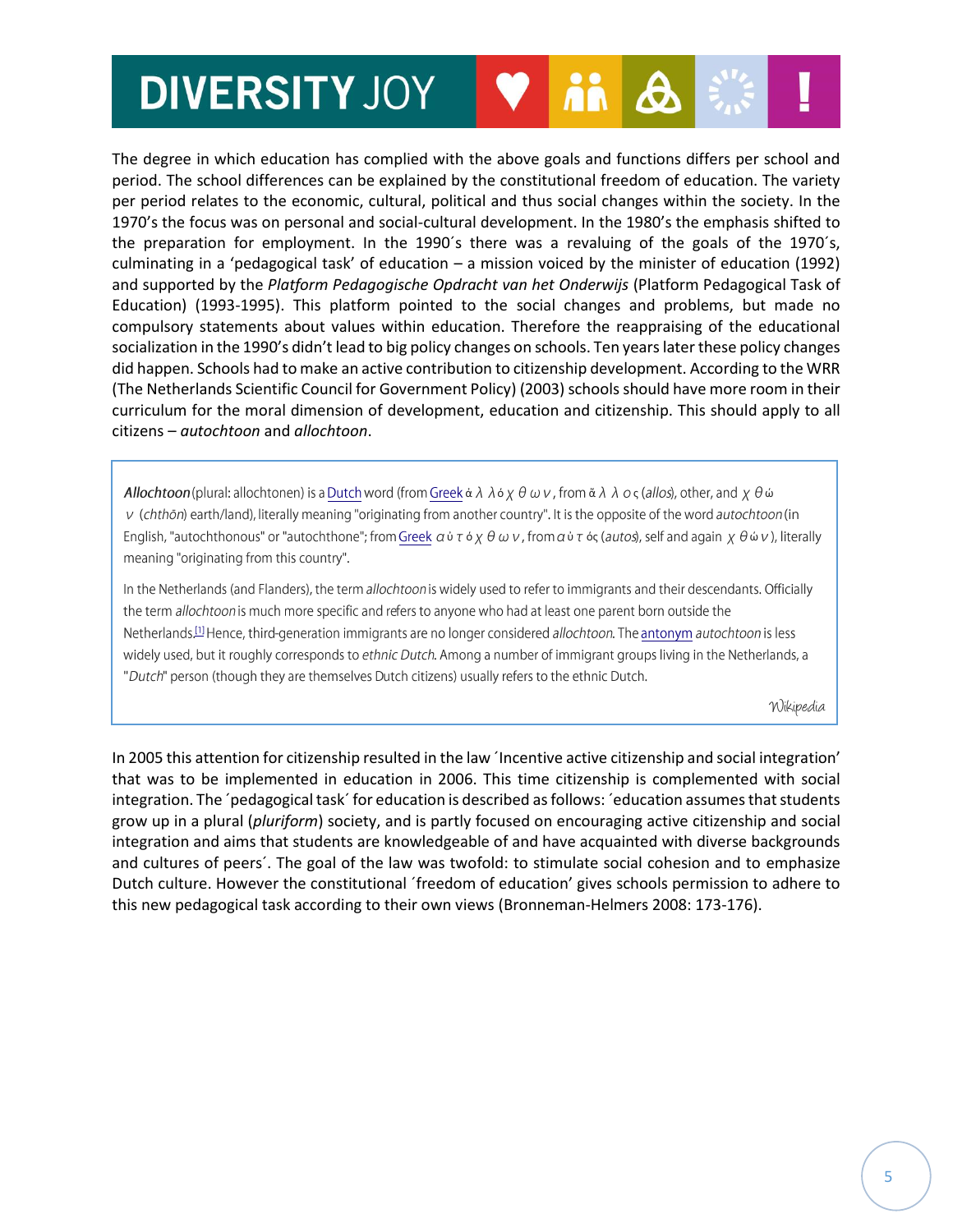### **DIVERSITY JOY**  $\boldsymbol{\beta}$

### **Views on citizenship education**

Citizenship in education is a complex concept that can be approached from different angles. In analyzing the current debate about citizenship Wilco Kalff (2012) talks about three fields. First on the level of the school there is much attention for the issue of **segregation in education** and the debate focuses on socalled ´white schools´, ´black schools´ and ´mixed schools´. Teachers, scientists and politicians are especially concerned about the opportunities for education and the social integration of ethnic minorities; particularly of students with an immigrant (*allochtoon*) background that are educated in the 'black' schools in the Netherlands. A strong segregation in education would endanger the social cohesion (Leeman 2001: 259-260). Secondly the diversity of the society also affects ethnic and social differences within a school. Within the classroom there is therefore a lot of attention for the **multi-cultural interaction** between students and between students and teachers. Finally, there is attention for the pupils: which **social skills** do students need to sustain and develop themselves in a multicultural society? And how can these students learn these social skills in a way that they can participate in society (Ten Dam 2002: 71)?

#### *'The color of the school'*

The concentration of ethnic minorities in large cities and in education could have a negative effect on the social integration and educational opportunities of these minorities; resulting in a deterioration of the social cohesion of the whole society. Furthermore the population growth of these 'foreigners' or 'new Dutch' is higher (20% between 1996 and 2000) than the population growth of the total population (2.5% between 1996 and 2000). Especially in primary or elementary education, this increase is visible. Schools where more than half of the students belong to ethnic minorities are labeled as 'black schools'. These occur mainly in the four major cities: Amsterdam, Rotterdam, The Hague and Utrecht. In secondary education, the concentration of minorities on 'black schools' is not only based on the neighborhood of the school and the living environment of the learner, but also on the social environment and level of education of the pupil. In a large city like Amsterdam, besides the distinction between 'black' and 'white' schools, one can also distinguish between 'black' VMBO departments (lower vocational education) and 'white' VWO departments (pre-university education) (Leeman 2001: 259-264). This segregation can be explained in part by school choice processes by parents and the hiring and profiling policy of schools.

The effects of educational segregation are not unequivocal. In 1998, the inspectorate found that schools with many immigrant students had worse outcomes, based on academic performance and mobility prospects. Teachers at schools with many immigrant students have difficulty matching the material to diverse pupils. The schools themselves have difficulty finding and retaining good teachers. On the other hand, it is possible that schools with many immigrant students specialize in the collective needs like prior knowledge, language deficiencies, environment and upbringing of these students. For example, in the U.S. the positive approach of the 'black school' resulted in improvements to the learning environment. It is also possible that pupils with different levels of education can benefit from each other 'low achievers´ benefit from their interaction with 'high achievers', and although the school performance of these 'high achievers' is not influenced by this interaction, their do practice their social skills (dealing with different students and levels) (ibid: 268-269).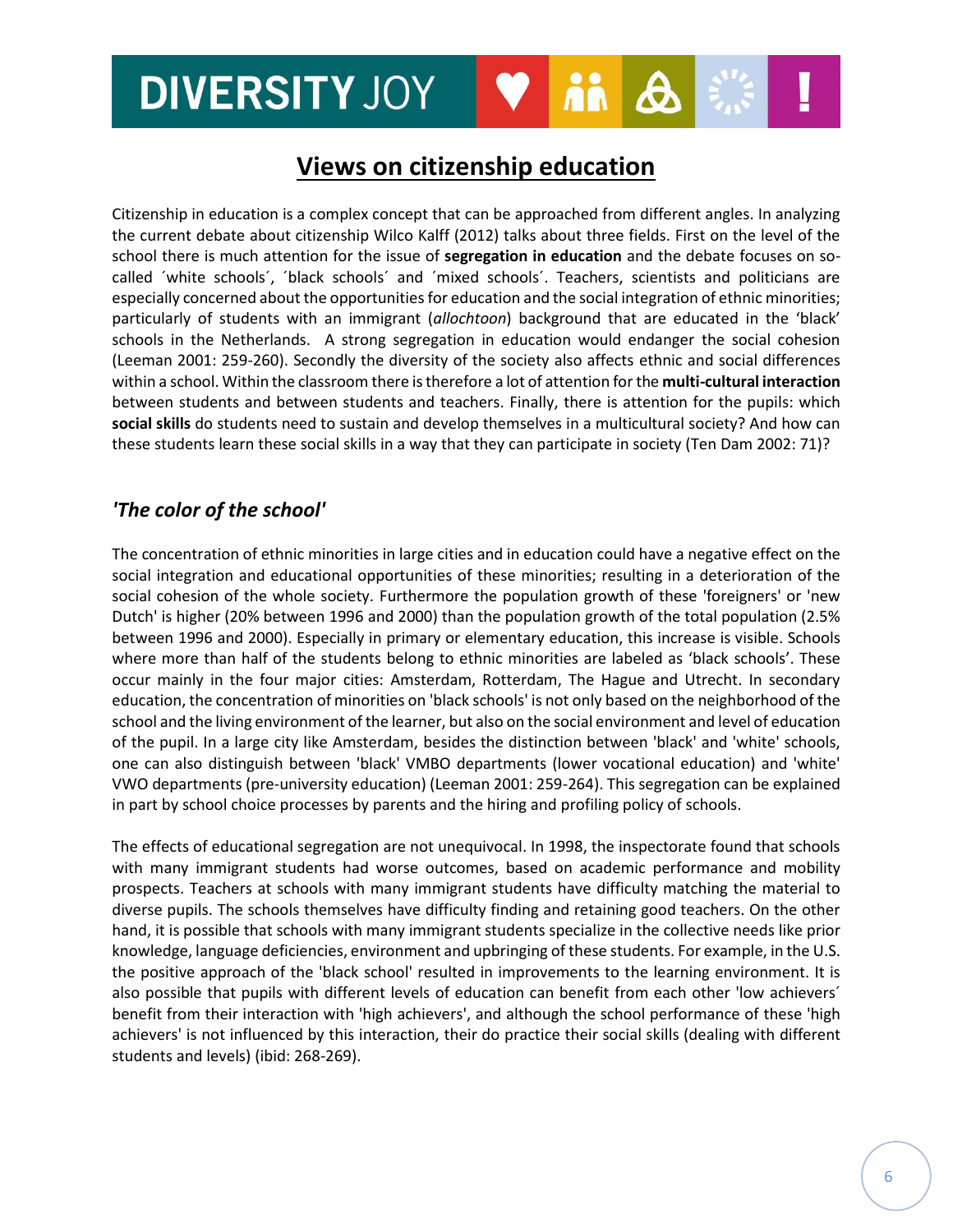There are several ways taken to reduce educational segregation and its effects. The effects of segregation can addressed by the educational specialization of 'black schools', though this intervention will not solve the segregation itself. Contact between students on the basis of ethnicity, culture and level, is desirable to avoid the "physical segregation of minorities 'and the' symbolic exclusion of groups of pupils". Ethnically mixed schools already offer a context for inter-ethnic contact, but cannot guarantee "that this contact is also achieved in reality." Contact between 'white' and 'black' schools predominantly take place in exchange projects, but in these contexts is the question whether such a project leads to a sustained contact between different students. Moreover, many of the interventions are incidental rather than structural.

The success of an interethnic school policy is determined not only by the extent to which the contact between students with different backgrounds is structural, but also by the extent to which this contact is equal. Yvonne Leeman and Laurenz Veendrick wonder whether "the realization of the multicultural society depends only on the efforts of immigrants." They reject the current vision on citizenship and integration that only seems to require adjustments on the side of the immigrants. Instead of an unequal adaptation of 'black' schools and their 'minority' students, we should strive for an equal and structural interaction between different types of schools and student populations.

### *'Colorful classroom'*

The articles 'interaction in the multicultural classroom' (Hajer 2002: 126) and' social competence in the multicultural society' (Ten Dam 2002: 72 and 78) criticize the one-sided vision of multiculturalism, integration and participation of minorities, and its effects on school and classroom. The focus is too much on adaptation and language impairments of 'immigrant' and 'vulnerable' youth. Instead, our attention should go to the social interactions and skills among *all* students in a class. Every student, teacher and school director, after all, is part of an interaction in which the meaning of integration and citizenship - as 'vague' directions in a changing discourse (driers 2008: 65) - is constantly being shaped. According to Geert ten Dam (2002: 79) schools should open their doors 'to include a variety of people and a cultural codes in their pedagogical space.'

From the school perspective we'll focus more on the perspective of the classroom. To highlight the perspective of the classroom we'll use ethnographic research. The conversation-analytical methods of ethnography make it possible, for example, to do research into the daily life in classes and on the importance of ethnic difference in those classes. It is not only important to consider the way in which students experience, think and communicate, but also the teacher and his students should be 'culturally competent' to 'fully understand the intentions of others' (Hajer 2002: 126-127).

Communication, especially intercultural communication is an important part of the interaction in the classroom. Differences in the classroom can be both an added value, as well as a hindrance. On the one hand a heterogeneous learning community enables students to learn from each other's experiences, habits, attitudes and values. On the other hand, there may be confrontations that affect the mutual tolerance and security within a class (Ten Dam 2002: 78). Maaike Hajer (Utrecht 2003) states that teaching colorful classes especially asks every teacher to be aware of differences in knowledge, skills and support needs among pupils. It calls for more attention for the language in the classroom so that the material is more accessible and attractive. Teachers should also consider whether the western context of their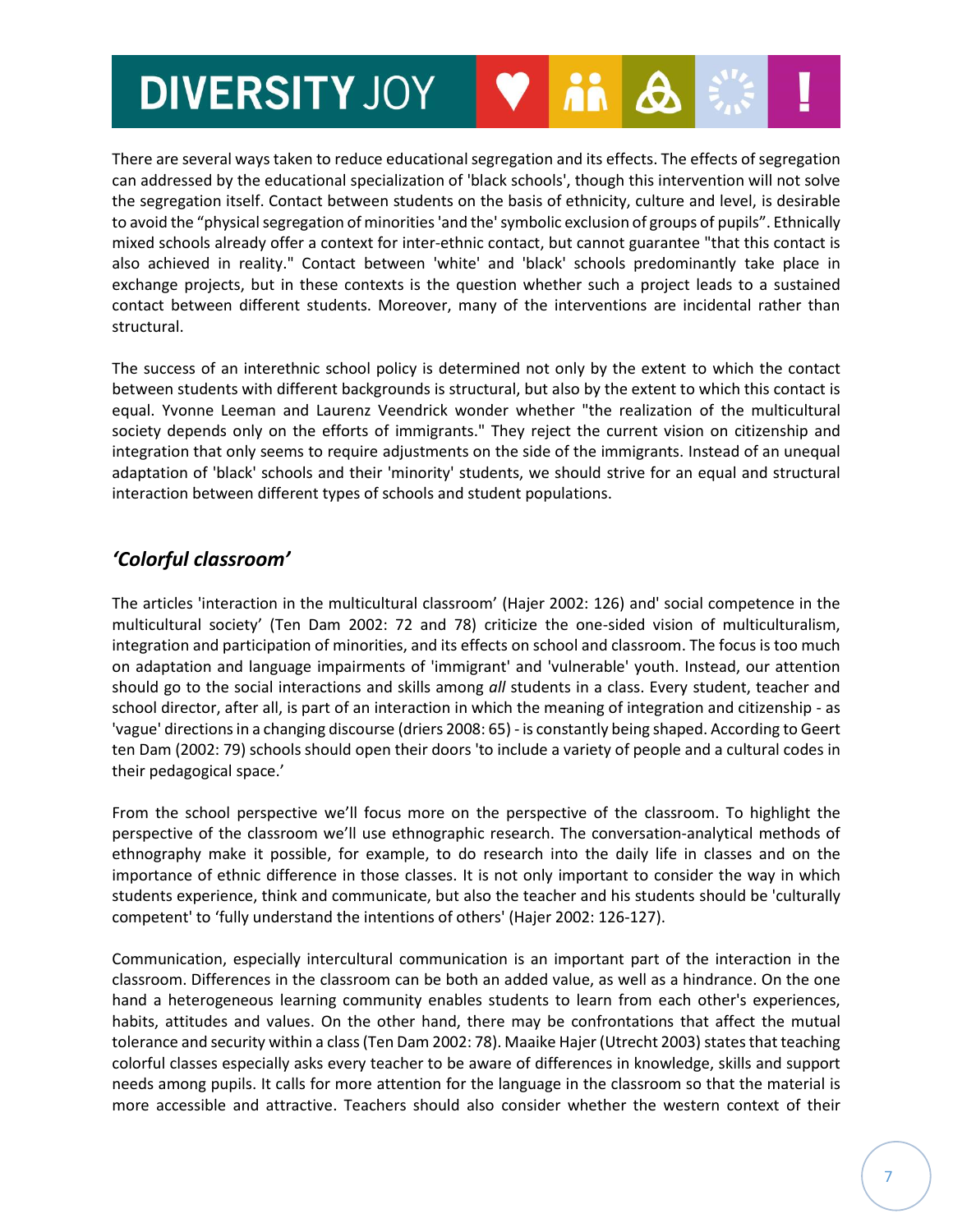subject matters is understandable for students with a different background, or could adapt their explanations and tests to the prior knowledge that the diverse students already possess (Hajer 2002: 50). However, dealing with differences is not only an important didactic pedagogical goal in language focused vocational education, but also in the social skills of the students.

Developing social skills as 'dealing with differences' among pupils, is a difficult task for teachers and schools. Because of the gap between home and the school environments, students can not apply the skills they learned outside their school or classroom (Hajer 2009: 14). The community school model (Brede School) may be able to narrow this gap because of their emphasis on the integration of learning in the classroom with participating in society. A community school should not only focus on the extracurricular activities, but also on the social interaction within and outside the classroom. Learning as an end in itself is exchanged for learning in a meaningful context for the students. Geert ten Dam warns however that greater participation of students is not *the* solution. Striving for greater participation of especially immigrant youth implies the assumption that these young people - as deviations from a Dutch standard do not participate and contribute to society. The idea of social participation is just as one-sided constructed like the idea ofsocial integration, with a negative self-image of these young people as a result. The community school can close the gap between the family, the neighborhood and the school and thereby stimulate a meaningful development of social skills, if diverse categories of people and ideas are to be included in the pedagogical space of the school (Ten Dam 2002: 78).

Another problem is the gap between the academic and social goals of school education. The development of social skills in schools usually receive attention in the form of isolated projects, anti-bullying programs or cultural exchanges and excursions. During regular courses no explicit attention is paid to social skills, despite the fact that many courses teach students how they can (or should) deal with others. Furthermore, knowledge and skills are not learned 'by doing'. It is therefore a pedagogical (core) task of schools to pay explicit attention to (the reflection on) social skills in a way that contributes to the cohesion of knowledge, skills, cultural practices (at school or home) and identity development of the student (ibid: 76-77).

### *'The competent citizen'*

Important social skills are known as social competences. Social competences are not a clear construct and are difficult to measure (ibid: 74). In 'Citizenship measured' (Ten Dam 2003) an attempt is made to improve clarity and measurability. The idea of social competence emerged from two traditions. From the psychological development perspective social competencies are related to (1) the development of a child, (2) the interaction between a child and others, and (3) the interaction of the child with the social demands placed on him or her. From the perspective of political participation and citizenship, young people are expected to function in a heterogeneous, democratic and multicultural society that requires some flexibility in 'choosing' behavior and capabilities. Both perspectives contain normative frameworks, but unlike the psychological approach, the political approach includes a 'chosen' normativity. All schools pay attention to both approaches, whether consciously or unconsciously. The developmental psychology perspective, however, is only relevant for schools when a student has social problems that hampers his cognitive development. In contrast, 'ought' schools to pursue the socio-political perspective in their education. Both approaches, however, hardly appear as educational goals(Ten Dam 2003: 24-32 and 129).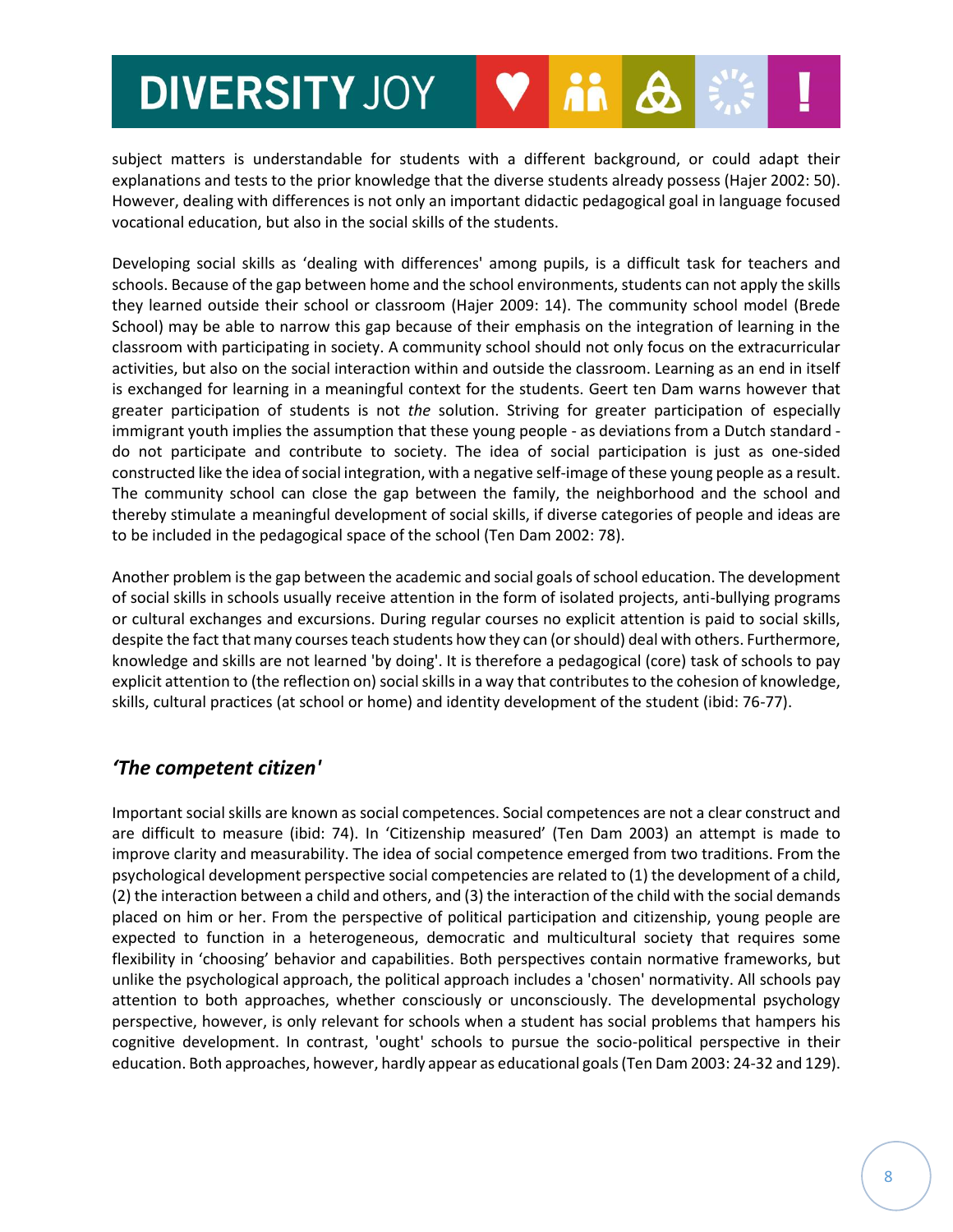In the context of citizenship measurement tools have been developed, by amongst others the University of Amsterdam and the SLO (Dutch national expertise center for school curricula development), in which social competencies are made explicit and measured. Geert ten Dam (UVA) distinguishes in its *Measuring Instrument Citizenship* four competencies: democratic conduct, socially responsible action, dealing with differences, and dealing with conflict (Ten Dam 2010). This instrument was developed after an extensive review of more than eighty national and international instruments (Ten Dam 2003). Jeroen Bron (SLO) on the other hand has separated three distinct competencies based on the concepts of democracy, participation and identity (source 2010: 105). These competencies refer both to the role and participation of citizens in social and political structures as 'democracy' and 'society' and, secondly, to the personal identity of the citizen and his or her dealings with *the Other* - the fellow human with whom this citizen differs or with whom he or she has a conflict. The intrapersonal dimension is lacking on purpose, unlike the social and interpersonal dimensions, in both instruments.

According to Wiel Veugelers (2004: 362) these competencies and their underlying values demonstrate which type of citizenship is pursued there. He distinguishes three ideal types of citizenship, each comprising a different communication model.

| <b>Type of citizenship</b>      | <b>Meaning and communication of values</b>                                                                                                                                                                                                                                                                                                                           |
|---------------------------------|----------------------------------------------------------------------------------------------------------------------------------------------------------------------------------------------------------------------------------------------------------------------------------------------------------------------------------------------------------------------|
| <b>Adaptive citizenship</b>     | adaptation and disciplining<br>$\bullet$<br>importance of shared values in the community, and the loyalty and<br>$\bullet$<br>obligations<br>transfer of fixed values for the purpose of formation of character and<br>$\bullet$<br>reproduction by students<br>no appropriation of values<br>$\bullet$                                                              |
| Individual citizenship          | independence and critical opinions<br>٠<br>importance of individual development and self-awareness, and the<br>٠<br>freedom and autonomy that is needed<br>communication of values in favor of analytical, reflective and critical<br>٠<br>thinking by students<br>only focus on skills; no attention to values (or the Other)<br>٠                                  |
| Critical-democratic citizenship | social involvement<br>$\bullet$<br>importance of the active participation and involvement in social and<br>$\bullet$<br>political domain and the equal relations therein<br>stimulation and communication of changeable values for the benefit<br>$\bullet$<br>of developing students' values and meaning<br>focus on skills and values (and the Other)<br>$\bullet$ |

Wiel Veugelers advocates 'for a critical democratic citizenship because today's society, which is characterized by individualization and globalization, calls for continuous value creation' and a joint (active and creative) design of standards (ibid: 368). In this way a balance is sought between the personal development of students (autonomy and critical thinking) and their social development and emancipation (ibid: 373). An education without value communication and stimulation only leads to the ability to judge others, while an education without attention for skills does not stimulate students to 'think independently and to act in accordance with the chosen values' (ibid: 363). An 'identity development which covers critical democratic citizenship thus relates both to values and skills' (ibid: 368).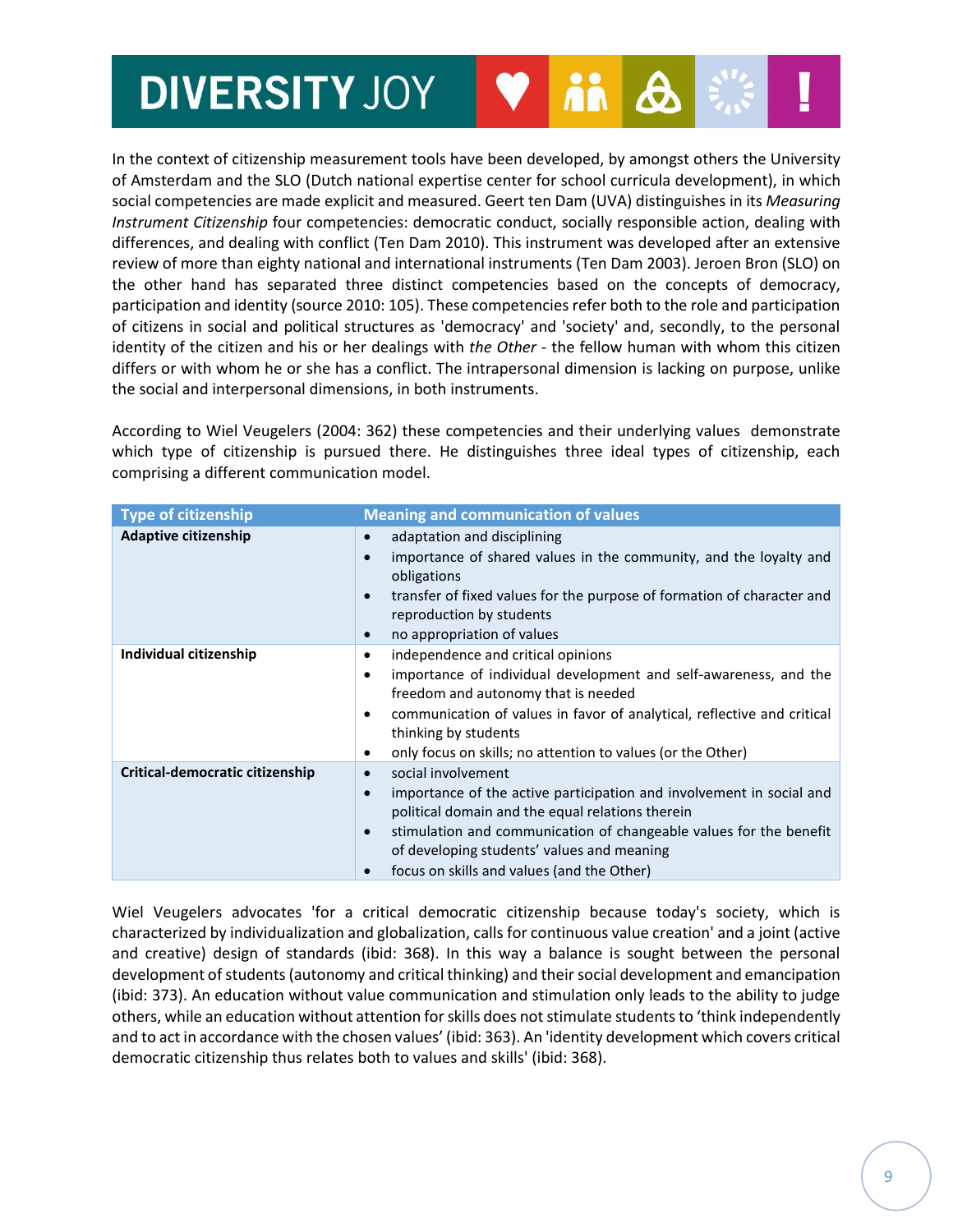Skills of critical and democratic citizenship can also be linked to certain levels (ibid: 369-370). On the upper-school level, it is possible to take part in political activities. At the school level, it is possible to introduce methods of self-government for students, and practicing democratic decision-making processes. This is addressed as the school as a 'training ground' for civic processes. At the classroom level 'controversial subjects' can be explored through active and collaborative learning. The school then becomes a pedagogical space for reflection. Also the Education Council (2003) has developed several types of citizenship per level.

| <b>Level</b>                           | Goal                                                                                     |
|----------------------------------------|------------------------------------------------------------------------------------------|
| School citizenship (micro level)       | compliance with norms of civilized interpersonal<br>exchange within the school community |
| Social citizenship (meso level)        | able and willing to contribute in the form                                               |
| Political or citizenship (macro level) | social and / or political participation                                                  |

In other words, important to both 'to bring the world inside the school,' and also 'lead students to the world' (Ten Dam 2002: 77).

Citizenship does not only refer to skills and abilities, but also dimensions. Education policy makes a distinction between national, market and moral education ideology. In the Netherlands, the focus is especially on the economic orientation of the market and knowledge economy (Veugelers 2010: 49-50). This division in political, economic and cultural orientation we also find in the report of the MBO Council, which is the Netherlands Association of VET Colleges. This association represents all government-funded colleges for secondary vocational education and training and adult education in the Netherlands. The MBO Council made a distinction between socio-cultural (community involvement), political-legal (active contribution to the state), economic (active participation in employment and income) and vital (care for themselves) citizenship (MBO Council in 2010; Source in 2006: 7).

It is important to realize that none of the above forms of citizenship has a monopoly on the meaning of citizenship. Each selection of skills or competencies address a particular perspective on this topic. For schools it is therefore not only important to have an overview of the (communicative, social, political, democratic, economic, etc.) competencies of citizenship, but should, according to Veugelers (2004: 367), also be challenged to develop their own vision and policy on citizenship: **what is the 'ideal' student as a citizen for the school?** In addition, schools must realize that the pursuit of a collection of civic competencesin education, directly intervenes on the identity development of young people, and that this identity is not unified, but rather a collection of several cultural orientations. Thus there are 'multiple identities of citizenship (Veugelers 2010: 44).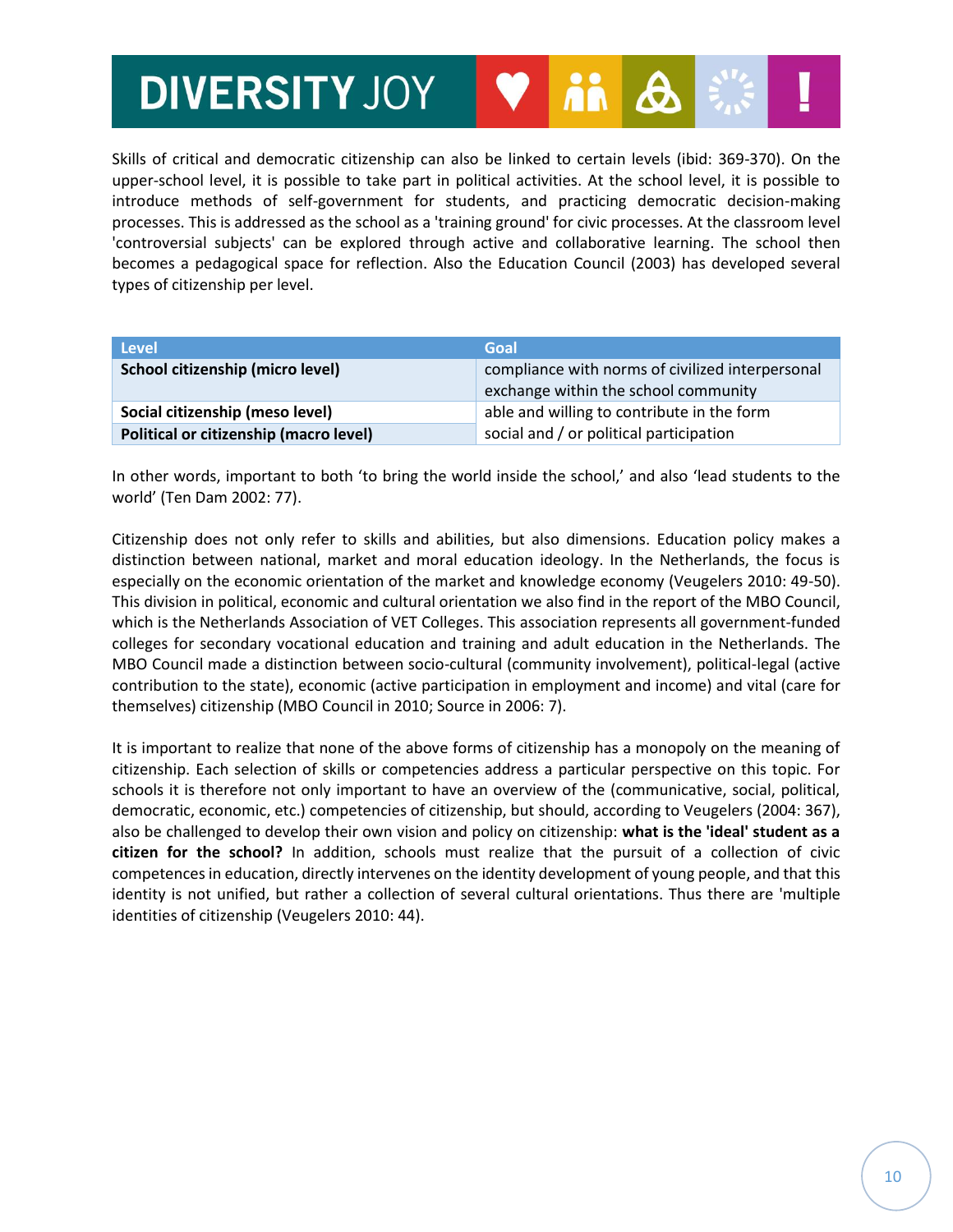### *The meaning of citizenship for education*

We can conclude that the meaning of citizenship is unclear. Citizenship can be defined using different ideal types at different levels, in different dimensions and with different competencies. And even the meaning and focus of these competencies have proven changeable. Attention to language impairments of predominantly immigrant students resulted in a focus on language skills. Attention to the different backgrounds of students in a class resulted in a focus on intercultural competences of the teacher, and ultimately the student. Attention to cultural competence shifted to a focus on social, and citizenship competencies. For education for a renewed focus on citizenship especially means a renewed attention to the importance of social and interpersonal interactions between students and their environment on the one hand, and personal development and social opportunities on the other.

The focus on citizenship in education depends on the chosen competencies, the values and skills associated with them, and of the normative framework in which citizenship derives its meaning. This normative framework is primarily based on some social problems in society: the lack of integration, adaptation and educational disadvantages of 'ethnic minorities' in the Netherlands and of the immigrant (*allochtoon*) population in the big cities in particular. Choosing citizenship as educational purpose can therefore, especially on the basis of a nationalistic perspective on this issue, result in social exclusion. A normative framework that favors interaction rather than integration; equality instead of deprivation; and identity development instead of assimilation, however, offers the opportunity to take advantage of the diversity in the classroom and in the school.

Several initiatives, including the factors and conditions that determine the success of these initiatives have already been mentioned from this interaction perspective.

- the contact between pupils
- the widening of the school (community school)
- social skills training
- making social competencies explicit
- the communication and promotion of values
- the critical democratic citizenship

The success of citizenship education in schools depends not just on schools or governments themselves to show initiative in the development and implementation of several points, but also depends on the ability of policy-makers and educators to make a coherent whole of this series of initiatives.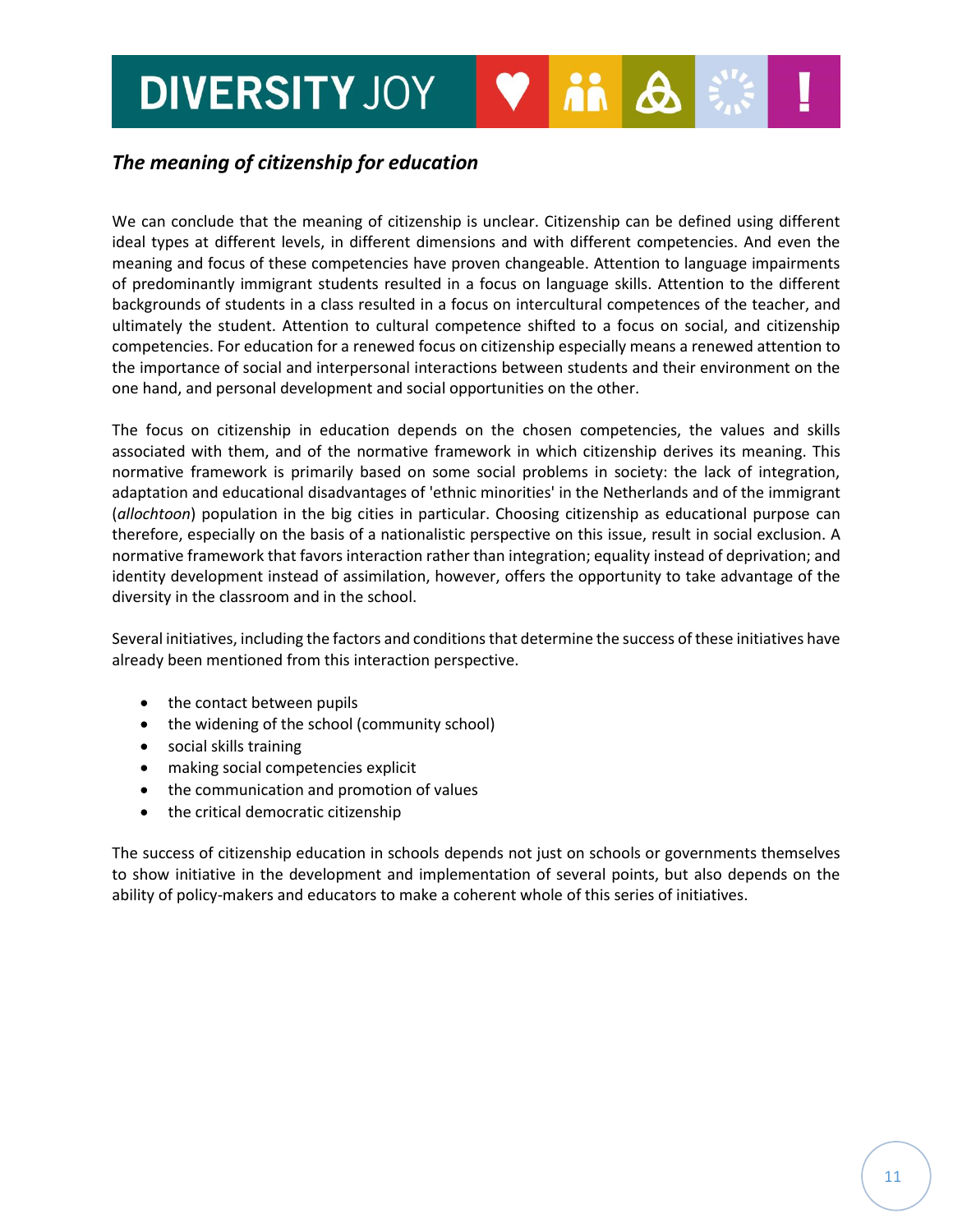### **Practice: the implementation of citizenship education**

The meaning we give to citizenship finds its main expression in practice. How does the government (since the *Act Promoting active citizenship and social integration*) implement citizenship in schools? And how do schools go about this? What activities do schools already do that may be related to citizenship, and they do so consciously or unconsciously? Or perhaps they act according to what 'feels right'. The main question is whether the ideas of the government and education match, and how their implementations are assessed?

#### *What are the government's criteria for citizenship education?*

What are the government requirements for citizenship education and how will these requirements be checked, and experienced by the schools? The demands of the authorities are described in the report Supervision of citizenship and integration of the Inspectorate of Education (2006). This report not only makes clear what the requirements are for citizenship education, but also what the quality should be. From 2006 schools have to adapt their citizenship education on "*risks and unwanted views, attitudes, behaviors of students about citizenship and integration*'. Since 2008, schools must also have a vision and systematic interpretation of citizenship and integration. Other concerns of the inspectorate are the accountability of the school for the vision and implementation, and evaluation of the results of their citizenship education (ibid: 7).

The citizenship curriculum will be assessed on the following points (ibid: 8-9):

- the (structural) attention to and promotion of **social skills**
- the attention for and **openness towards society** and the diversity and engagement therein; brings students from different backgrounds in contact with each other and society
- the promotion of **basic values** and the knowledge, attitudes and skills necessary to participate in the **democratic constitutional state**
- the contribution that **school as 'training ground'** brings into practice for citizenship and integration

Although these requirements provide a first impression, the implementation of citizenship education by the government becomes even more apparent when we look at these basic social values. And what does this interpretation of the government say about the meaning they wish to convey to social competences and citizenship? And which type of citizenship does the government promote? The diagram below specifies the demands the Inspectorate of Education (2006) places on the schools in relation to citizenship education: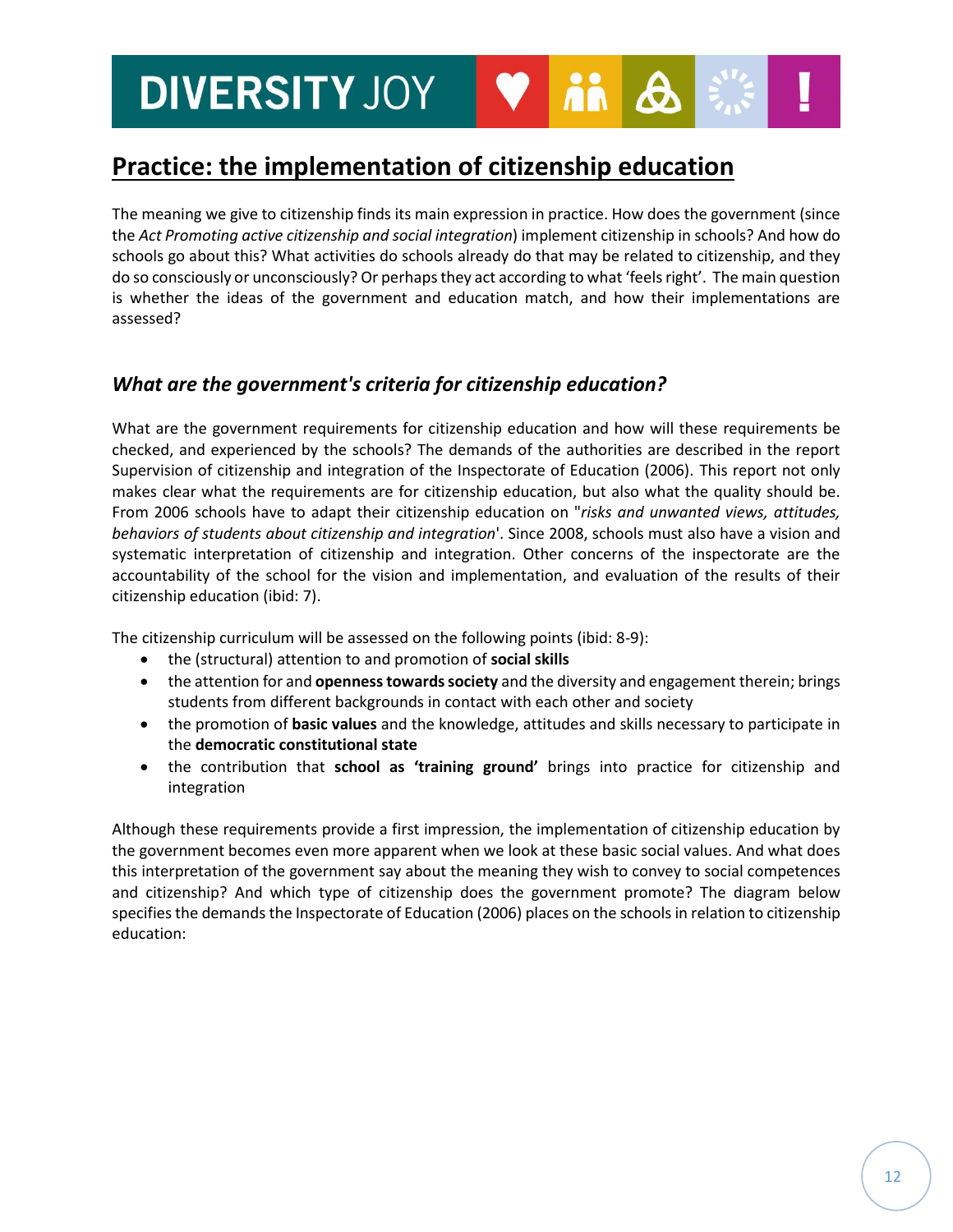# **DIVERSITY JOY & A REAL !**

| <b>Offer</b>                                                 |                                                | Core goals education: The student learns                                                                                                                                                                                                                                                                                               | <b>Types of Citizenship</b>                                                                                        |
|--------------------------------------------------------------|------------------------------------------------|----------------------------------------------------------------------------------------------------------------------------------------------------------------------------------------------------------------------------------------------------------------------------------------------------------------------------------------|--------------------------------------------------------------------------------------------------------------------|
| <b>Social</b><br>competence                                  | 35 ( $\approx$ care)                           | care for themselves, others and their<br>$\bullet$<br>environment<br>the safety of themselves and positively<br>$\bullet$<br>influence others                                                                                                                                                                                          | vital<br>$\bullet$<br>critical<br>$\bullet$<br>democratic                                                          |
|                                                              | 36 ( $\approx$ opinion)                        | to take a substantiated point of view and<br>$\bullet$<br>defend<br>respectful dealing with criticism<br>٠                                                                                                                                                                                                                             | individualistic<br>$\bullet$                                                                                       |
| <b>Social</b><br>competence<br>and<br>openness<br>to society | 36 ( $\approx$ community<br>involvement)       | to ask meaningful questions about social<br>$\bullet$<br>issue                                                                                                                                                                                                                                                                         | Social/civic<br>$\bullet$<br>critical<br>$\bullet$<br>democratic                                                   |
|                                                              | 43 ( $\approx$ life styles)                    | about similarities, differences and changes in<br>$\bullet$<br>culture and religion in the Netherlands<br>own and other people's lifestyles<br>$\bullet$<br>the importance of respecting each other's<br>$\bullet$<br>views and lifestyles                                                                                             | sociocultural<br>$\bullet$<br>critical<br>$\bullet$<br>democratic                                                  |
| <b>Openness</b><br>to<br>society                             | 38 ( $\approx$ orientation<br>and recognition) | Using a contemporary image of their own<br>$\bullet$<br>environment, the Netherlands, Europe and<br>the world<br>order<br>place<br>phenomena<br>to<br>$\bullet$<br><i>in</i><br>and<br>developments in their own environment                                                                                                           | Social/civic<br>$\bullet$                                                                                          |
|                                                              | 47 ( $\approx$ conflict and<br>cooperation)    | placing current tensions and conflicts in the<br>$\bullet$<br>world<br>seeing the impact of these on individuals and<br>$\bullet$<br>societies<br>to see the interdependence in the world<br>٠<br>understanding the importance of human<br>$\bullet$<br>rights<br>to see the significance of international<br>$\bullet$<br>cooperation | world<br>$\bullet$<br>political-legal<br>$\bullet$<br>moral<br>$\bullet$<br>critical<br>$\bullet$<br>democratic    |
| <b>Basic values and</b><br>democratic<br>state               | 44 ( $\approx$ democracy<br>and participation) | how the Dutch political system operates as a<br>$\bullet$<br>democracy<br>how people in different ways may be involved<br>$\bullet$<br>in political processes                                                                                                                                                                          | political-legal<br>$\bullet$<br>state<br>$\bullet$<br>national<br>$\bullet$<br>critical<br>$\bullet$<br>democratic |
|                                                              | 45 ( $\approx$ Europe)                         | understand the importance of European<br>$\bullet$<br>and<br>the EU<br>cooperation<br>itself,<br>the<br>Netherlands and the world                                                                                                                                                                                                      | European<br>$\bullet$<br>political-legal<br>$\bullet$<br>economically<br>$\bullet$                                 |
|                                                              | Basic Values<br>(z)<br>adaptive)               | freedom of speech<br>$\bullet$<br>equality<br>$\bullet$<br>tolerance<br>$\bullet$<br>autonomy<br>$\bullet$<br>reject intolerance<br>$\bullet$<br>reject discrimination<br>$\bullet$                                                                                                                                                    | political-legal<br>$\bullet$<br>moral<br>$\bullet$<br>critical<br>$\bullet$<br>democratic                          |
| <b>School</b><br>as<br>a<br>training site                    |                                                |                                                                                                                                                                                                                                                                                                                                        | school<br>$\bullet$                                                                                                |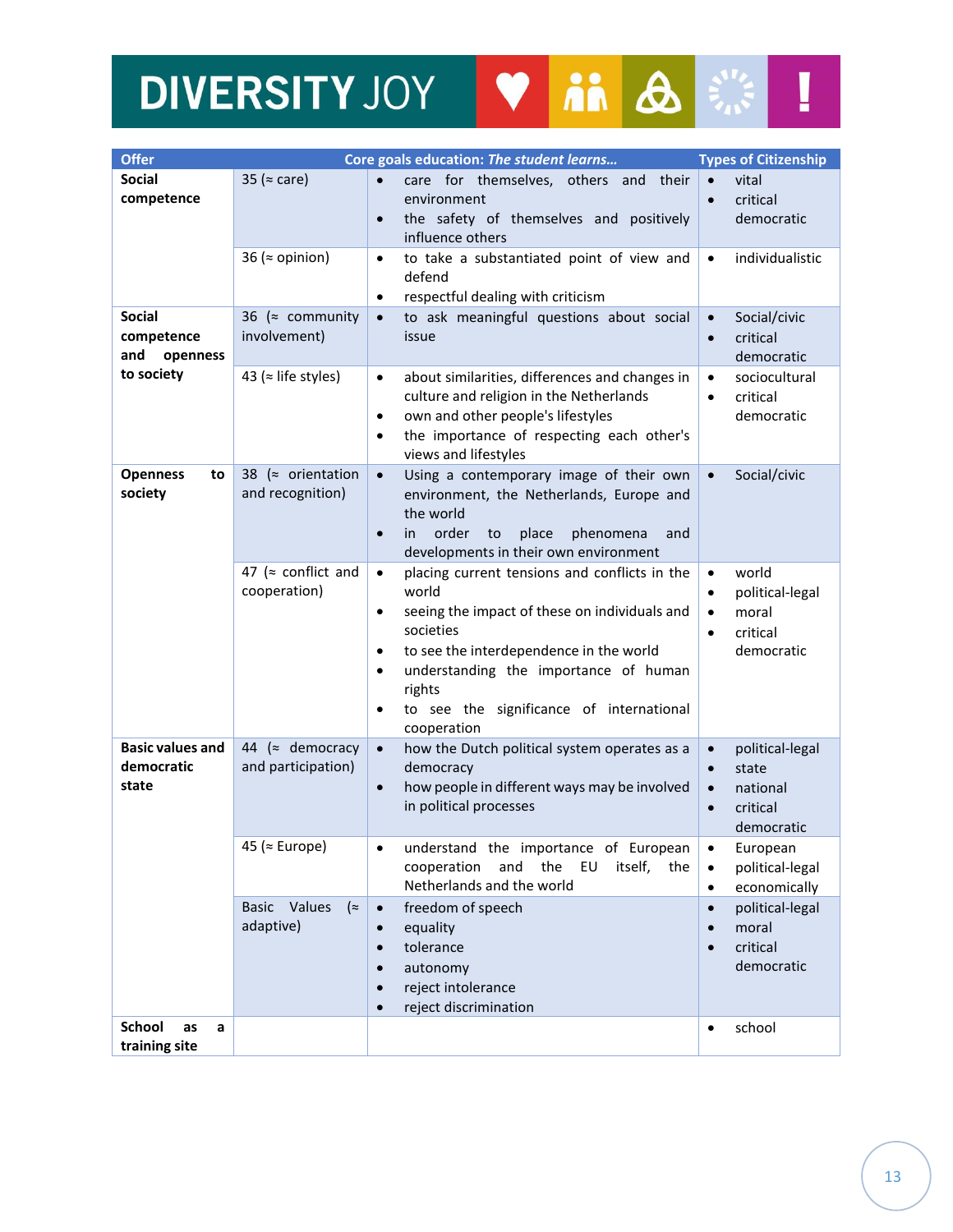In the above scheme - which is above all a tool - it is striking that the criteria or rather the desired competencies of the inspectorate can refer to many different citizenship types based on different sources as the Education Council and the MBO Council, and on distinctions between Dutch, European and global citizenship. Also, all three types of citizenship mentioned by Veugelers are present in the scheme.

Schools should not only promote these core values, but also to protect 'the teaching of the school is not in conflict with basic values and corrects violations of pupils systematically.' In other words, the fact that there are basic values that need to be promoted and protected, regardless of an individualistic or socialdemocratic interpretation of these values, relates to an adaptive type of citizenship. This assumption is confirmed by the following quote: "The school has a structural curriculum that focuses on the *transfer* of knowledge, attitudes and skills needed for citizens to participate in a democratic constitutional state..." So there is both an accommodating transfer of 'fixed' and 'shared' basic values, as well as an individualistic autonomy and critical opinions in the interpretation of government.

Special attention is given to *what* schools should do and what students should 'know', but *how* they can do that is largely left to the schools, because of 'freedom of education'. Also what pupils should be able to do is hardly mentioned. And this while the focus on social competences was the main reason for the government to establish the law Promoting active citizenship and social integration! Social competences are mostly explained as cognitive skills. The question is whether the government is aware of its unilateral appointment of cognitive skills.

From the theory it was concluded that citizenship is not an unambiguous, value free concept. The same applies to the interpretation of this concept in education. The significance of this concept differs per sector. The government aims explicitly for active citizenship, social inclusion and social participation. The have established some quality and curriculum requirements for this. In discussing the theory, however, it became clear that not integration and participation, but a policy focused on equality and interaction is desirable. And it became clear that citizenship could theoretically have different meanings. Citizenship can be interpreted and used in different ways. It is remarkable that citizenship within the educational practice has no concrete meaning. As we see next schools do not appreciate civic education that much, but emphasize the promotion of correct manners and conduct much more.

#### *What are the views and activities of schools in relation to citizenship education?*

Over 80% of schools have a vision on how to address the social mission of citizenship education, which they develop depending on the 'nature of the student population,' and the 'identity of the school' (Bronneman-Helmers, 2008: 182). We now take four schools under scrutiny regarding their views on citizenship. As will become clear, none of these schools has a specific policy or vision of citizenship.

Paul Scheltes (2011) says that there is no specific citizenship policy was shaped by **De Meergronden,** a secondary school in Almere, near Amsterdam. According to Scheltes, manners and conduct are especially important. The responsibility of the students to apply to these rules of engagement is also necessary when the relationship between teachers and students is informal. An example of this is a respectful way of addressing the teacher with his first name.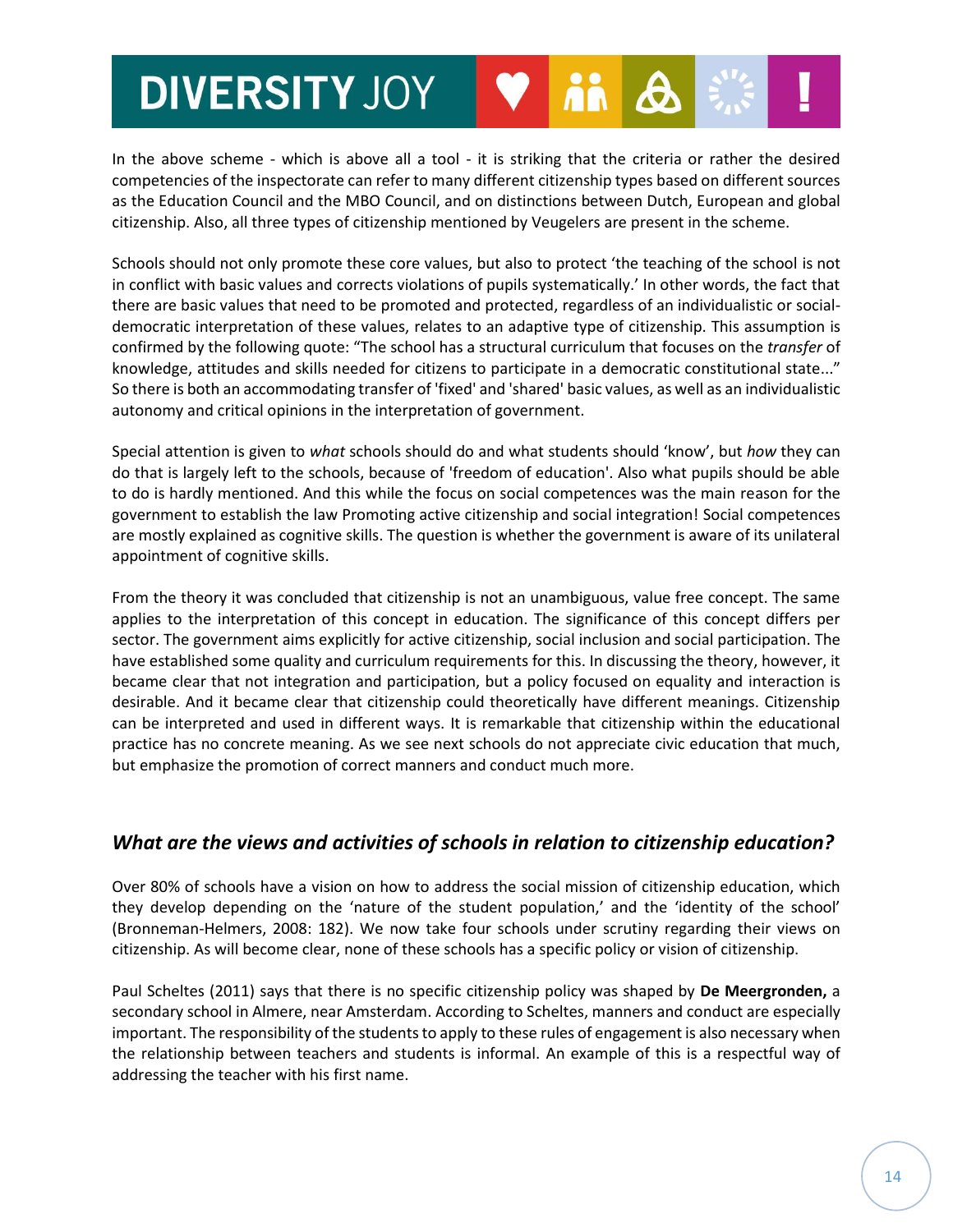Rosanne Bekker (2011) also describes that the **Spinoza Lyceum,** a school for secondary education in Amsterdam, has no policy for citizenship. However, the deputy headmaster emphasized that the philosophy of Spinoza and the Dalton education are normative for the education policies, and therefore for citizenship education (Out 2011): the identity of the Spinoza thus largely determines the vision of citizenship. Bekker (2011) confirms that the Dalton principles are especially important in 'dealing with different levels' and with 'helpfulness towards others.' Both on De Meegronden and the Spinoza Lyceum there are no major conflicts. The question is whether this lack of conflict is consequence or cause of the lack of a policy vision of citizenship.

Gijs de Vries (2011) of **OSB** or Open Scholengemeenschap Bijlmer, a school for secondary education in Amsterdam SouthEast, associates citizenship with manners and mutual respect, as well as with rights and obligations. In addition, according to the website (Open Scholengemeenschap Bijlmer 2011: 'Our vision'), great attention is paid to cultural and educational differences, and cognitive and social skills. At the same time, there are no strict boundaries between teachers and the students. The teachers' room is open to pupils and manners and conduct are free.

Also on the **PNC** or Pieter Nieuwland College, a school for secondary education in Amsterdam, Jeroen van Morselt and Petra Krijnen (2011) made clear that manners, such as unwritten rules of behavior, are central to their citizenship vision. The manners are mainly borne by the 'atmosphere' and the positive influence (of new students) and correction (between students) on the PNC. As a result, there is, in spite of the mixed pupil population, no structural tension. It is only necessary to discuss manners and conduct when there are disturbances, such as fights. They also mentioned that the school's atmosphere was somewhat disturbed by recent renovations and relocations. There clearly was a lack of a 'common' space, such as an auditorium. The renovations had made the students 'restless'. The school brochure of the PNC (2011: 4 and 16-17), however, makes clear that not only the atmosphere is important, but also dealing with cultural differences and the responsibilities as a citizen.

Even more than on de Meergronden and the Spinoza Lyceum, the OSB and the PNC have to deal with major cultural differences in their schools. Structural conflicts, however, do not appear according to the teachers. Question is therefore whether the diversity of the student population is a reason (or condition) for schools to develop a policy on citizenship. Diversity of the pupils or identity of the school can, on the other hand, affect the interpretation of the concept citizenship in practice.

More than a concrete vision on citizenship, schools profile themselves with their activities inside and outside the school: from exchanges and school trips to internships and sports. Schools present themselves as 'more than just a school', as umbrella terms such as '*OSB Broad*' (Open Scholengemeenschap Bijlmer 2011: 'OSB Breed ') and '*Meergronden More*' (De Meergronden 2011: 27) indicate. Examples of these different activities carried out by schools are European International Orientation, Civic Internship, International Award for Young People, debate contests, Mentor program, Project 'ID', conversation circles and mediation training. More specifically in Project 'ID' of the PNC pupils go to an outside art center for a week to participate in a range of workshops, such as poetry, yoga, clothes making, etc. In this week they work on their identity and in the end they have translate their exploration in an art form, such as a poem or painting.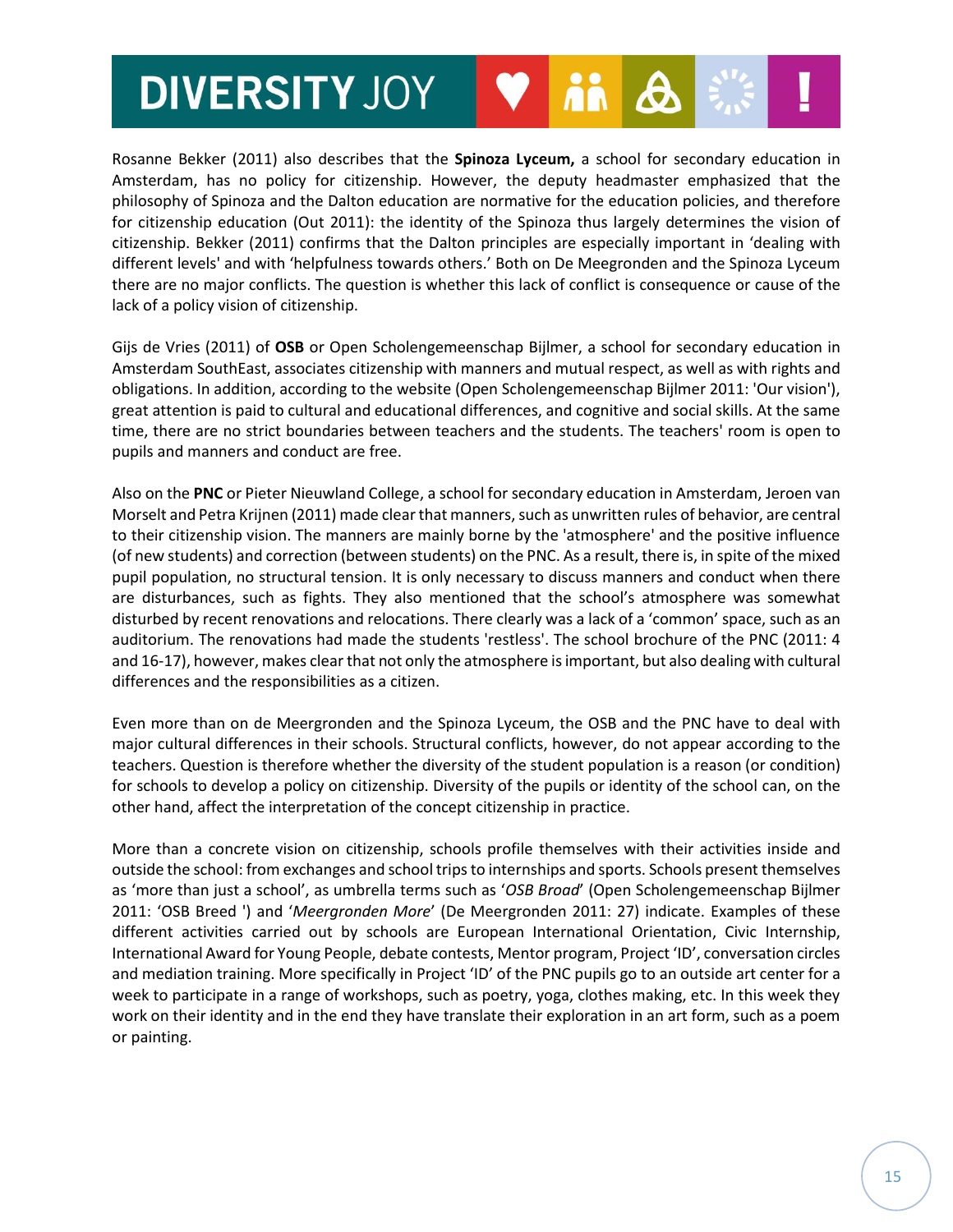### *Examples of activities of schools in relation to citizenship education*

The "ID" project offers many connections with social skills. Students work on identification processes and social and community issues are the means to do so. A theme is chosen, to which belong certain values. Whether fixed values are transferred, or inherent values that are communicated and promoted, is still a question. The process takes place in an environment in which students talk to each other and listen to each other. This not only addresses the identity of the individual, but also the group's cohesion. Nevertheless, the social competences are not explicitly named to the student. The question is whether this would be desirable and beneficial.

Another element is the **consistency** within the regular and vocational education. Precisely because most projects are incidental, they are rarely framed in the regular curriculum. The "ID-project" is a possible exception, because before the start of the project week different subjects relate to the week.

Another project is the **civic internship**, which mostly mean that students do some kind of voluntary work. This civic internship is for none of the four schools a major part of the curriculum. On de Meergronden it is perceived as an activity "next to" the teaching that the pupil follows at school. At PNC, the civic internship only took the shape of an "orientation day". Although research has shown that schools have a greater interest in the civic internship- as a means to allow the student to work with others, to develop social skills, and to get acquainted with volunteering (Bronneman-Helmers, 2008: 185) - then expected, it is not yet clear how the training is valuable, and whether it should explicitly be linked to school education: performance on the stage, reflection on school (Peschar 2010: 43). At the four schools it has not been a major topic of discussion, which possibly implies a low value for their educational practice.

A more structural approach to citizenship education is particularly reflected in the **mentorship**. Mentor classes will not only address study skills, but also social skills. Especially the first years of pupils at schools there is intensive guidance in mentoring.

On the OSB there is almost daily contact between the mentor and his students. This contact is not only created by the mentor lessons (1 to 2 times per week), but also by the subjects that the mentor teaches. On the OSB mentors are expected to teach several subjects, so that the contact between mentor and student is frequent. The mentor on the OSB is responsible not only for the individual support of students, but also for cooperation between pupils. At the beginning of the school year, the mentor makes groups of four students, working together in the same composition in each subject. The OSB has chosen to put heterogeneous groups together; notably on the basis of gender, ethnicity and level.

The OSB contains a large degree of diversity. According to De Vries it therefore important that students work with different ethnicities and backgrounds. This prevents students with the same ethnicity always huddling together. Opposition to the composition of heterogeneous groups is not that big. It is perceived as normal by the students. It not only requires students to 'work together' and 'dealing with difference', but it also requires from teachers that they can teach differentiated and communicate intercultural, and from mentors that they can accompany these heterogeneous groups. The internal development of mentorship has translated into an 'OSB mentormap' (ibid). At a time when the school went through a huge growth, the mentormap offered support and tools for teachers to fill their mentor classes (Hoedemaker 2011).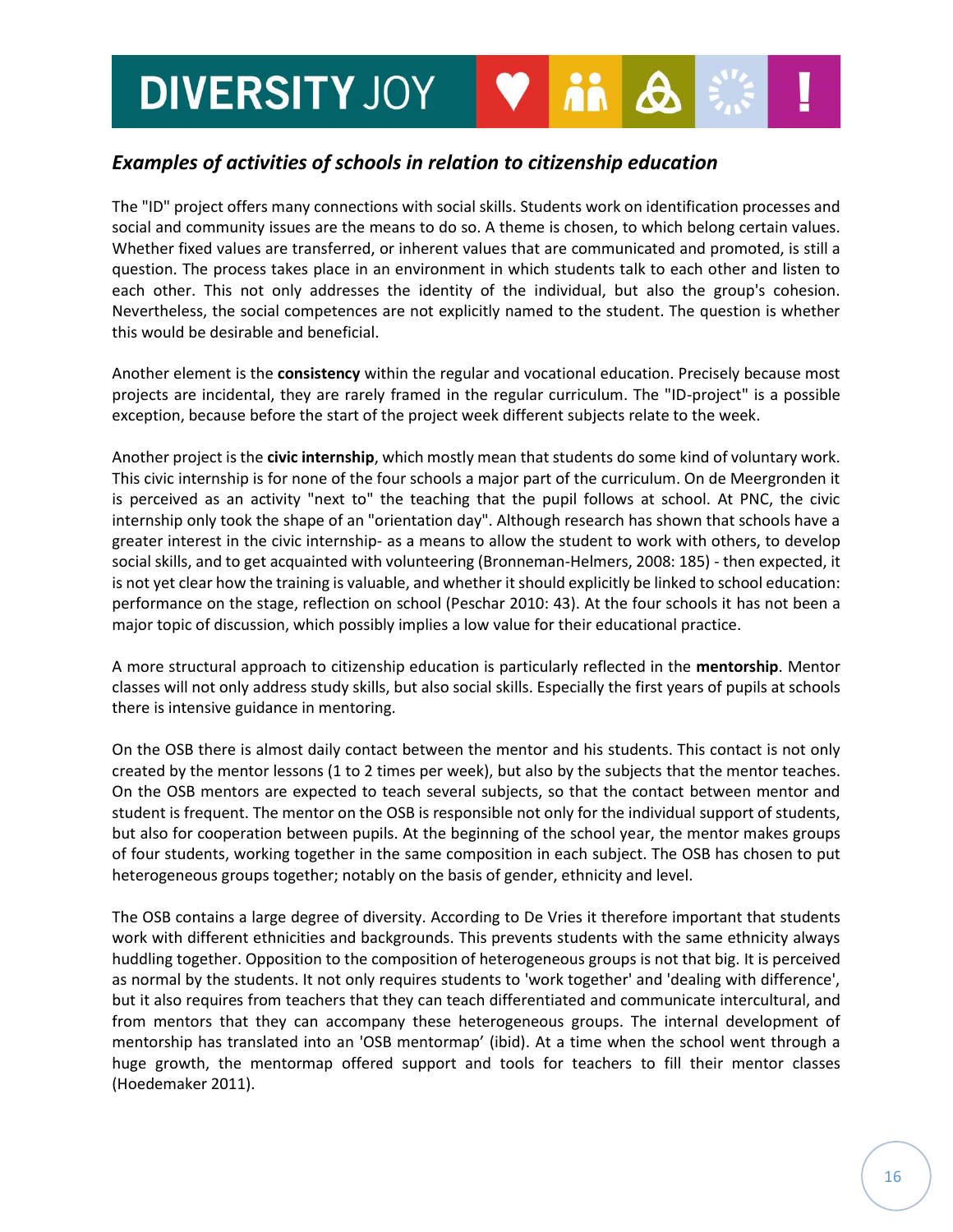Recently, this OSB mentormap has been traded by the *Lifestyle method*. Although the Lifestyle method overlaps with our own OSB method, the new method is not used optimally. Bernard Kuitwagen (2011), teacher at the OSB, shared that regular classes last 45 to 55 minutes, but the training instructions of Lifestyle are based on a 60 minute lesson! In addition, the effective working time can be half of a lesson or even less. A successful translation of a method to the school practice is not only dependent on the teacher, but also the flexibility of the methods. Customization and 'small' exercises are desirable (ibid).

The mentor not only takes a central place on the OSB. Also on de Meergronden new pupils are intensively monitored. Here they chose for the *Kanjertraining.* This 'Hunk'-training consists of a series of lessons with accompanying exercises to keep the good atmosphere in the classroom (preventive) or improve (curative) it. The Kanjertraining began in 1996 as a parent-child training. Meanwhile, the training has become a fullfledged method for primary and secondary education, and pursues the following objectives:

- The promotion of confidence and security in the classroom.
- The strengthening of social skills in students.
- Control of various solution strategies in bullying and other conflicts.
- Awareness of identity among students.
- Learn to take responsibility.
- Promoting active citizenship and social integration.

According to Paul Scheltes (2011) the effectiveness of the Kanjer-method does not only depend on the flexibility and accessibility of the methods offered in the method, but also the enthusiasm of the teacher and the disciple, "you have to believe in it" (ibid).

Besides mentoring, some schools also offer a mini-mentoring, in which it is not the teacher who coaches the students, but the students themselves! Mini-mentoring is a very popular at the Spinoza Lyceum. About twenty students are mini-mentor. The popularity and success of the mini-mentoring is not only based on the mediation training that these pupils receive, but also on the low threshold between the senior minimentor student, and the younger mentor students. A mini-mentor does not work independently, but, if necessary, is asked by the teacher-mentor (Bekker 2011).

#### *Civics*

So far, the focus on school activities led us to social training, socio-cultural projects and mentoring methods. These forms of education mainly relate to social and socio-cultural skills. To what extent these forms of education also relate to citizenship skills is still questionable. It is clear that citizenship is not an end in the "ID" project of the PNC, the mentorship of the OSB , de Meergronden or the mini-mentorship of Spinoza. Civic education on the other hand will be reflected in the **civics** course (*maatschappijleer*). This course has, since its creation in the early seventies, been subject to many changes. The content of civics changed from themes to domains such as parliamentary democracy, welfare and plural society. History instructors first gave the subject in addition to their core subject; now it is taught by special civics teachers. The evaluation of the course also changed: Civics became part of the exams. On the one hand, the examination was a "salvation" of the profession, on the other hand, this 'formalization' meant a shift towards the cognitive skills of the profession: 'testing of attitudes was not considered possible' (Bronneman-Helmers, 2010: 183 ). The question is to what extent a cognitive approach of the domains -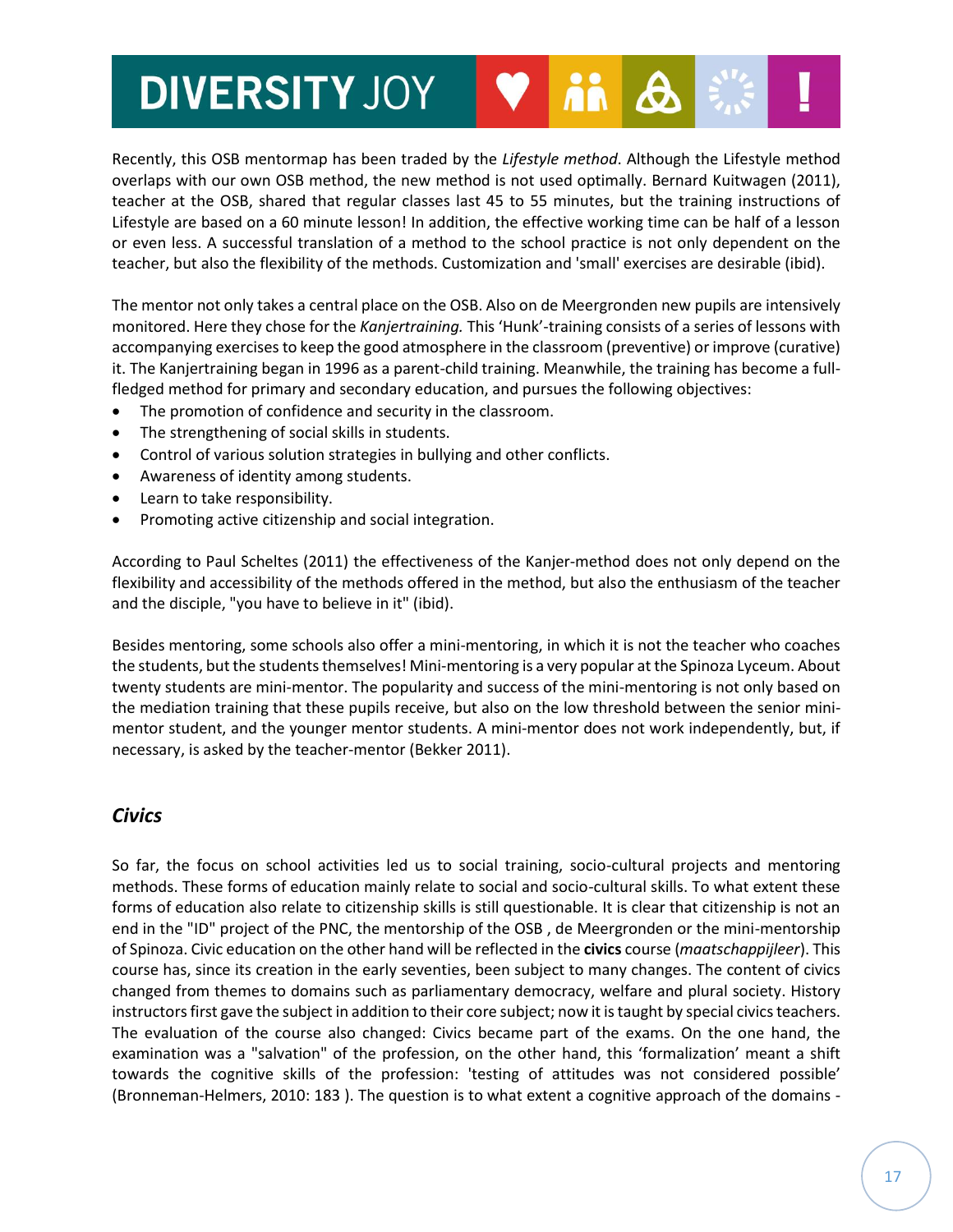and the basic values that underlie them – provide a suitable platform for the development of social skills. Strikingly in the interviews on the four schools, this subject was barely mentioned.

#### *Citizenship education between innovation and oppression*

It has become clear *how* schools pay attention to social skills. The question of *why* schools pay attention to these skills is initially answered by the importance of manners and conduct. It is clear that the mentioned mentoring programs and projects do not refer directly to citizenship education. A lack of a concrete vision of citizenship underlies them. Affirming the identity or the promotion of cultural expression and social involvement of students, as shown in the "ID" project, can be an important motivation for a school to focus on social competences. Not the educational visions of citizenship determine the focus and activities for the promotion of social skills, but 'intuitive' and / or 'methodical' attention to manners and conduct or processes of identification, collaboration and social involvement. Also when it comes to peace and development education, the vision and goals need to be translated to the everyday context and needs of the schools. When the distance of between policy and practice becomes to big the motivation for the implementation seem to suffer.

The importance of motivation for implementation is confirmed also by the teachers themselves. Paul Scheltes (2011) pointed out the importance of motivation. Thus, the effectiveness of the Kanjer-training or preparing a debate competition depends on the enthusiasm of teachers and students. How can different methods, instruments and competency frameworks as described in this chapter contribute? What value teachers attach to this? It has become clear that teachers do not initiate social activities at school from the pursuit of 'active citizenship and social integration'. They promote these activities for social cohesion and identification processes, but also for social skills such as cooperation and dealing with differences or conflicts. According to Geert ten Dam (2011), it is especially important that schools, choose a particular competency direction, from their own vision and motivation. However, choosing a particular direction depends on the knowledge teachers have about social competences, and civic education, their vision on citizenship and the normative framework, their motivation and coordinating capacity to carry out this vision, and the methods and resources that are available for this purpose.

### *Concluding Remarks*

In this paper we intended to give an overview of peace and development education in the Netherlands. We re-framed this subject to the more relevant citizenship education. It became clear that citizenship education is a field with many views –and underlying basic values. Also the translation from policies to the implementation in the educational practice is not self-evident. This is in part because the policies and guidelines are mostly framed as cognitive skills. This leaves schools to manifest social competences as they see fit. Different methods exist, such as Lifestyle or the Kanjer-training, but their effectiveness depends much more on the motivation of the teacher and his/her circumstances than on methodological differences.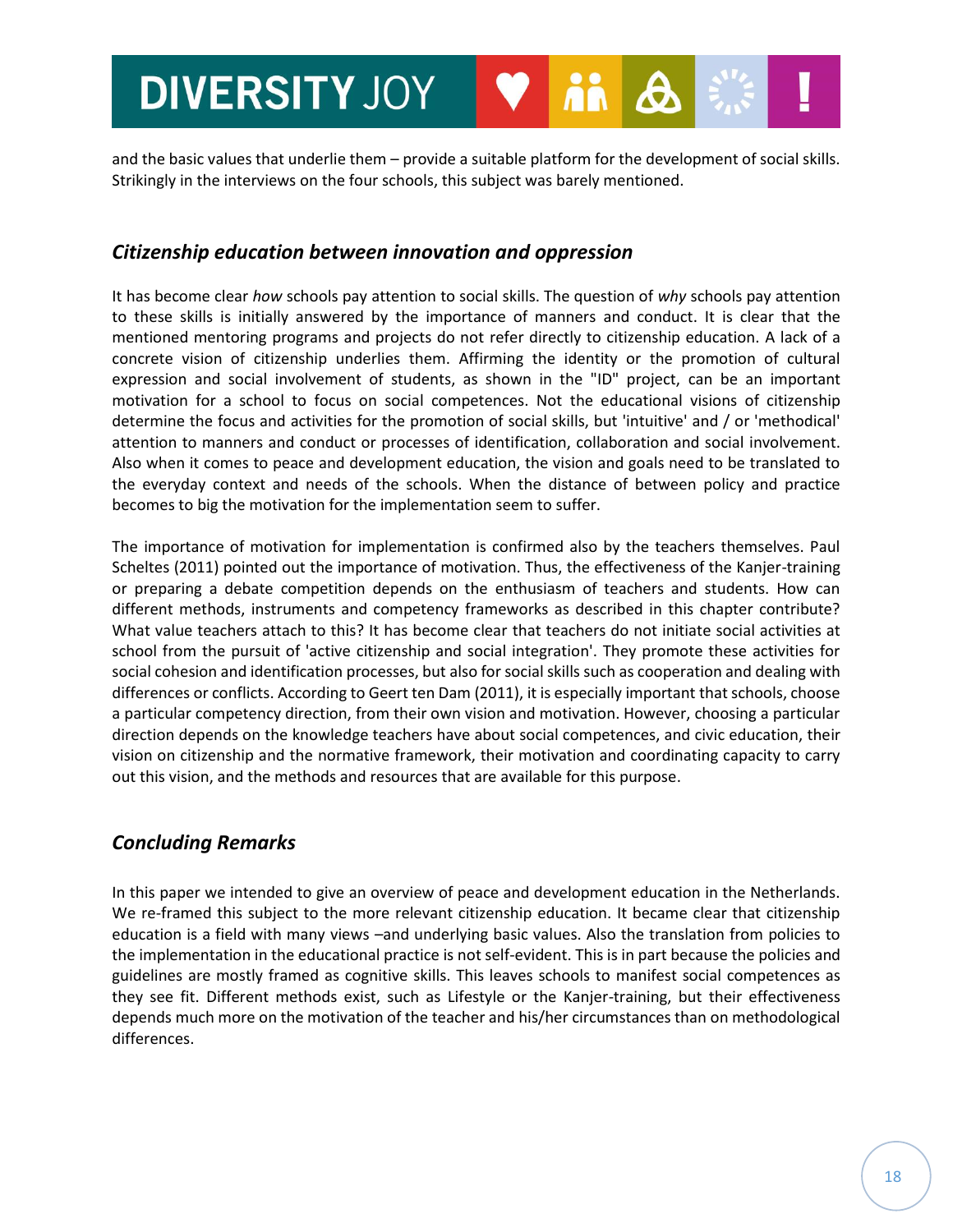## **References**

 Source, J. en E. van Vliet, Het ontwikkelen van een kernleerplan Actief burgerschap en sociale integratie voor het algemeen vormend onderwijs (SLO: 2009) Paper ORD 2009.

ii A

- Source, J., 'Het leerplan burgerschap in ontwikkeling', in: J. Peschar e.a. (red.), Scholen voor burgerschap (Apeldoorn 2010).
- Source, J., 'Voorstel voor een kernleerplan', in: J. Peschar e.a. (red.), Scholen voor burgerschap (Apeldoorn 2010).
- Source, J., 'Een agenda voor de toekomst: op weg naar een kennisbasis voor burgerschapsonderwijs', in: J. Peschar e.a. (red.), Scholen voor burgerschap (Apeldoorn 2010).
- Bronneman-Helmers, R., 'Burgerschapsvorming in het onderwijs', in: P. Schnabel e.a. (red.), Betrekkelijke betrokkenheid: studies in sociale cohesie (Sociaal en Cultureel Rapport 2008) (Den Haag, 2008).
- Dam, G. ten, 'Sociale competentie: reddingsvest of levenskunst', Pedagogiek 20:2 (2000).
- Dam, G. ten, 'Sociale competentie in de multiculturele samenleving', Pedagogiek 22:1 (2002).
- Dam, G. ten, e.a., Sociale competentie langs de meetlat (Den Haag 2003).
- Dam, G. ten, e.a., 'Burgerschapscompetenties: de ontwikkeling van een meetinstrument', Pedagogische Studien 87 (2010).
- Deelen-Meeng, L. van, e.a., Leerlingen in contact: uitwisselingen tussen scholen in het kader van burgerschapsvorming (CPS: Amersfoort 2010).
- Droogers, A., 'Integratie? Een pleidooi voor een alternatieve cultuurvisie', Pedagogiek 28:1 (2008).
- Ebbens, S. en S. Ettekoven, Effectief leren: basisboek (Groningen 2009).
- Enslin, P. en K. Horsthemke, 'Can ubuntu provide a model for citizenship education in African democracies?', Comparative Education 40:4 (2004).
- Inspectie van het Onderwijs, Toezicht op burgerschap en integratie (Den Haag 2006).
- Kalff, W., Beginnen met burgerschap: een verkenning van burgerschapsonderwijs (Interfacultaire Lerarenopleiding; Amsterdam 2011).MBO Raad, Loopbaan en burgerschap (Bunnik 2010).
- Ministerie van Onderwijs, Cultuur en Wetenschap, Onderwijs met ambitie: samenwerken aan kwaliteit in het Voortgezet Onderwijs (Den Haag 2008) Kwaliteitsagenda Voortgezet Onderwijs 2008-2011.
- Onderwijsraad, Onderwijs en maatschappelijke verwachtingen: advies (Den Haag 2008).
- O'Reilly, K., Ethnographic methods (Londen 2005).
- Hajer, M. e.a., 'Interactie in de multiculturele klas: inleiding op het themadeel', Pedagogiek 22:2 (2002).
- Hajer, M., Op zoek naar docentcompetenties in de multiculturele klas (Utrecht 2002) Brochure Programmamanagement EPS.
- Hajer, M., Kleurrijke gesprekken: interactie in een multiculturele school (Utrecht 2003) Lectoraat Lesgeven in de multiculturele klas, Hogeschool van Utrecht.
- Leeman, Y. en L. Veendrick, 'De kleur van de school: inleiding op een serie artikelen over etnische concentratie binnen het onderwijs', Pedagogiek 21:3 (2001).
- Peschar, J., e.a. (red.), Scholen voor burgerschap: naar een kennisbasis voor burgerschapsonderwijs (Apeldoorn 2010).
- Roede, E. e.a., Kiezen voor sociale competentie: een keuzegids (Amsterdam 2005) SCO-Rapport 738.
- SLO, Jonge burgers: een basis voor burgerschap (SLO Projectgroep Burgerschapsvorming: Enschede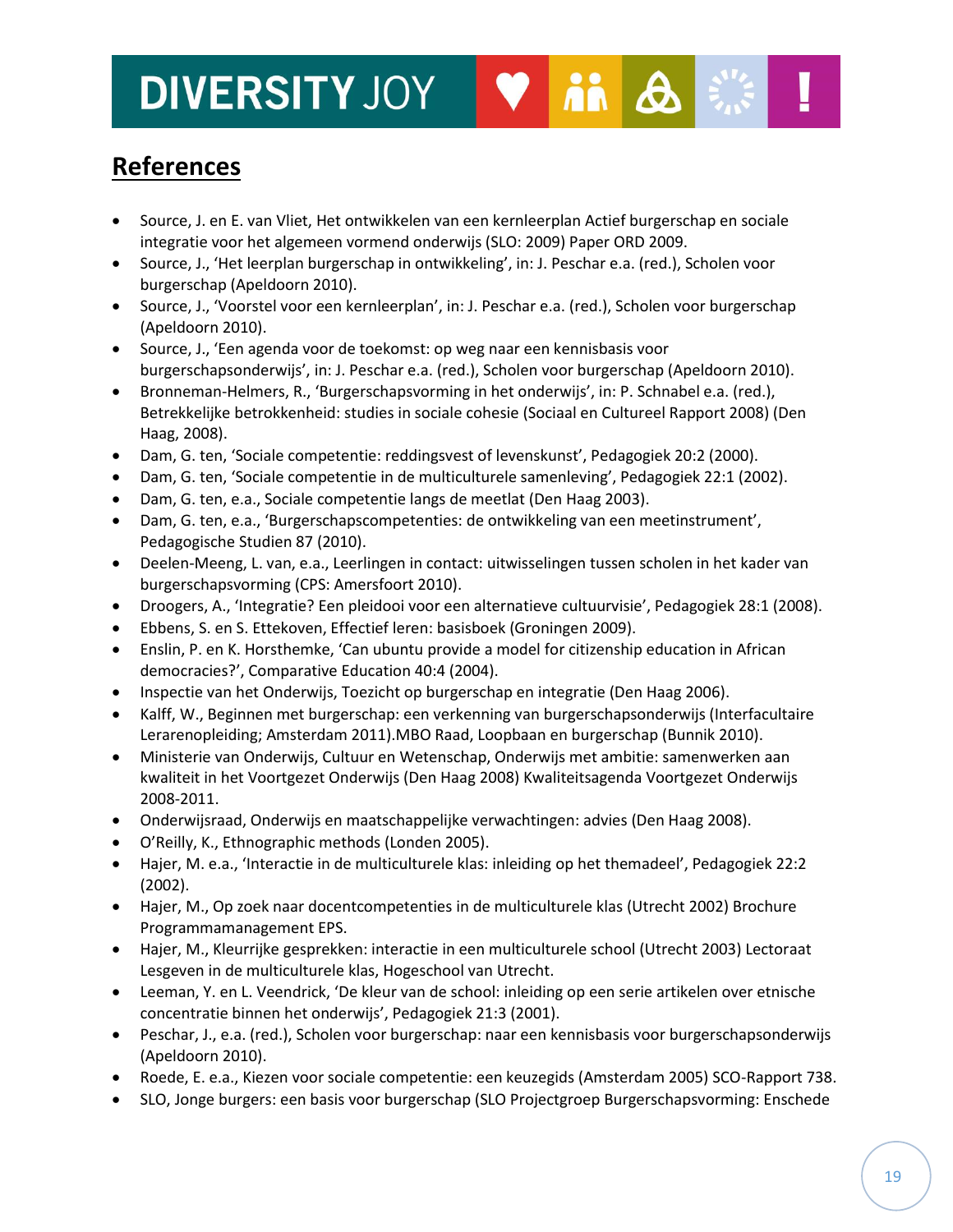

- Veugelers, W., 'Waardevormend onderwijs en burgerschap', Pedagogiek 24:4 (2004).
- Veugelers, W., 'Denken over burgerschapsvorming', in: J. Peschar e.a. (red.), Scholen voor burgerschap (Apeldoorn 2010).

ii A

### *Websites*

- Diversity Joy, Presentatie E-motive (Den Haag 2008) http://www.diversityjoy.nl/index.php?sid=26&l=eng.
- Diversity Joy, 'Het verschil' (2011) http://www.diversityjoy.nl/index.php?sid=170&l=eng.
- Open Scholengemeenschap Bijlmer, 'Onze visie' (2011) http://www.openschoolgemeenschapbijlmer.nl/index.php?hash=db677740dcdbca7cf309eaeff310a 4a2&type=2&menuid=99.
- Open Scholengemeenschap Bijlmer, 'Onderwijspraktijk' (2011) http://www.openschoolgemeenschapbijlmer.nl/index.php?hash=98e9a3d3064f361e20e40cf75cd5b 544&menuid=101&type=2&refid=161.65
- Open Scholengemeenschap Bijlmer, 'OSB-Breed' (2011) http://www.openschoolgemeenschapbijlmer.nl/index.php?hash=f4f8a1daed38f5b6c3affbcfb9aeba 38&type=2&menuid=217.
- OSG De Meergronden, 'Schoolgids 2010-2011' (2011) http://www.xs4all.nl/~kbeenken/meergronden/schoolgids.pdf.
- Pieter Nieuwland College, 'Schoolgids 2011-2012' (2011) http://www.pieternieuwland.nl/hetpnc/schoolgids/2011\_schoolgids.pdf.
- Rijksoverheid, 'Wat is competentiegericht onderwijs (cgo) in het middelbaar beroepsonderwijs (mbo)?' (2011) http://www.rijksoverheid.nl/documenten-en-publicaties/vragenenantwoorden/wat-is-competentiegericht-onderwijs-cgo-in-hetmiddelbaarberoepsonderwijsmbo.html.
- Spinoza Lyceum, 'Dalton op het Spinoza' (2011) http://www.spinozalyceum.nl/dalton.html.
- Spinoza Lyceum, 'Sterke punten' (2011) http://www.spinozalyceum.nl/spinoza/sterkepunten.html.

### *Interviews*

- Bekker, R., Interview gehouden op 24-01-2010 te Amsterdam, Spinoza Lyceum (2011).
- Source, J., Interview gehouden op 28-01-2011 te Veenendaal (2011)
- Dam, G. ten, Interview gehouden op 25-01-2011 te Amsterdam, ILO (2011).
- Deelen-Meeng, L. van, Interview gehouden op 02-02-2011, per telefoon (2011).
- Hoedemaker, W., Informatie verkregen op 03-02-2011, per email (2011).
- Kruitwagen, B., Oriënterend gesprek gehouden op 01-02-2011 te Amsterdam, Open Scholengemeenschap Bijlmer (2011)
- Morselt, J. van en P. Krijnen, Interview gehouden op 13-01-2011 te Amsterdam, Pieter Nieuwland College (2011).
- Out, M., Oriënterend gesprek per telefoon (2011).